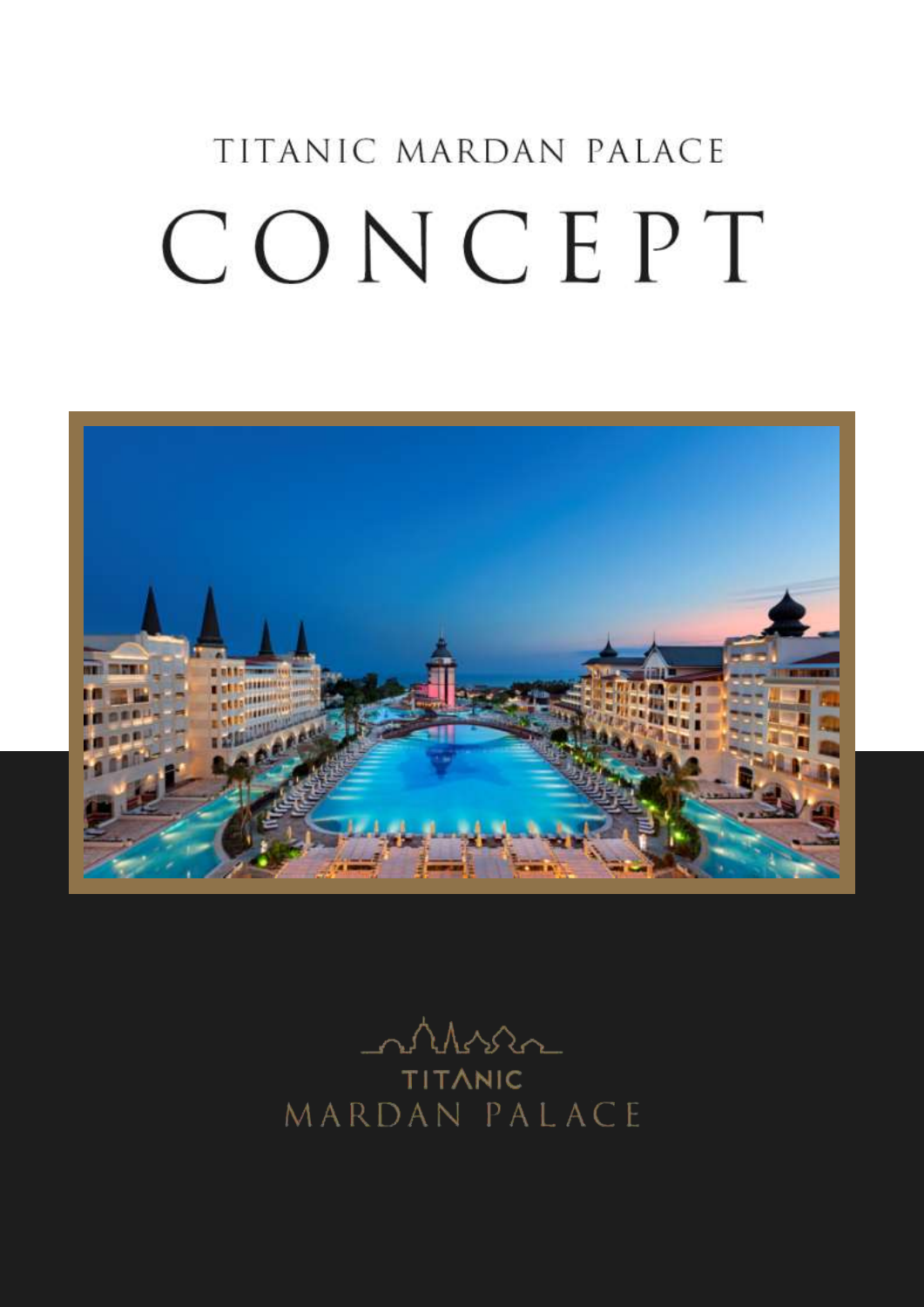# **TITANIC HOTELS**

Hotel management of AYG Corporate Group goes back to 1993 and the foundations of "TITANIC" brand were laid with the Ship-Shaped "Titanic Beach Lara" Hotel which has been put into service in Lara, Antalya in 2003.

With "Titanic Beach Lara" Hotel, AYG Group decided to expand and make investment in hotel management sector and due to the success of this new brand and the synergy it has created, the Group also decided to gather all its hotel business under the roof of "TITANIC" Brand and manage new hotels with this brand.

## **SUB-BRANDS OF TITANIC HOTELS**

AYG Group determines the sub-brands and concepts of the hotels invested and operated by the Group, managed under the roof of Titanic Hotels in accordance with the locations and physical structures of facilities.

The hotels of Titanic Hotels managed by the Group through its distinctive service approach in accordance with internationally recognized standards and long-years of experience are classified as follows.

#### **PALACE HOTELS**

Palace Resort

Palace City

**DELUXE HOTELS**

Deluxe Resort

Deluxe Golf

Deluxe City

**BEACH RESORTS**

**BUSINESS HOTELS**

**PORT HOTELS**

**CITY HOTELS**

**COMFORT HOTELS**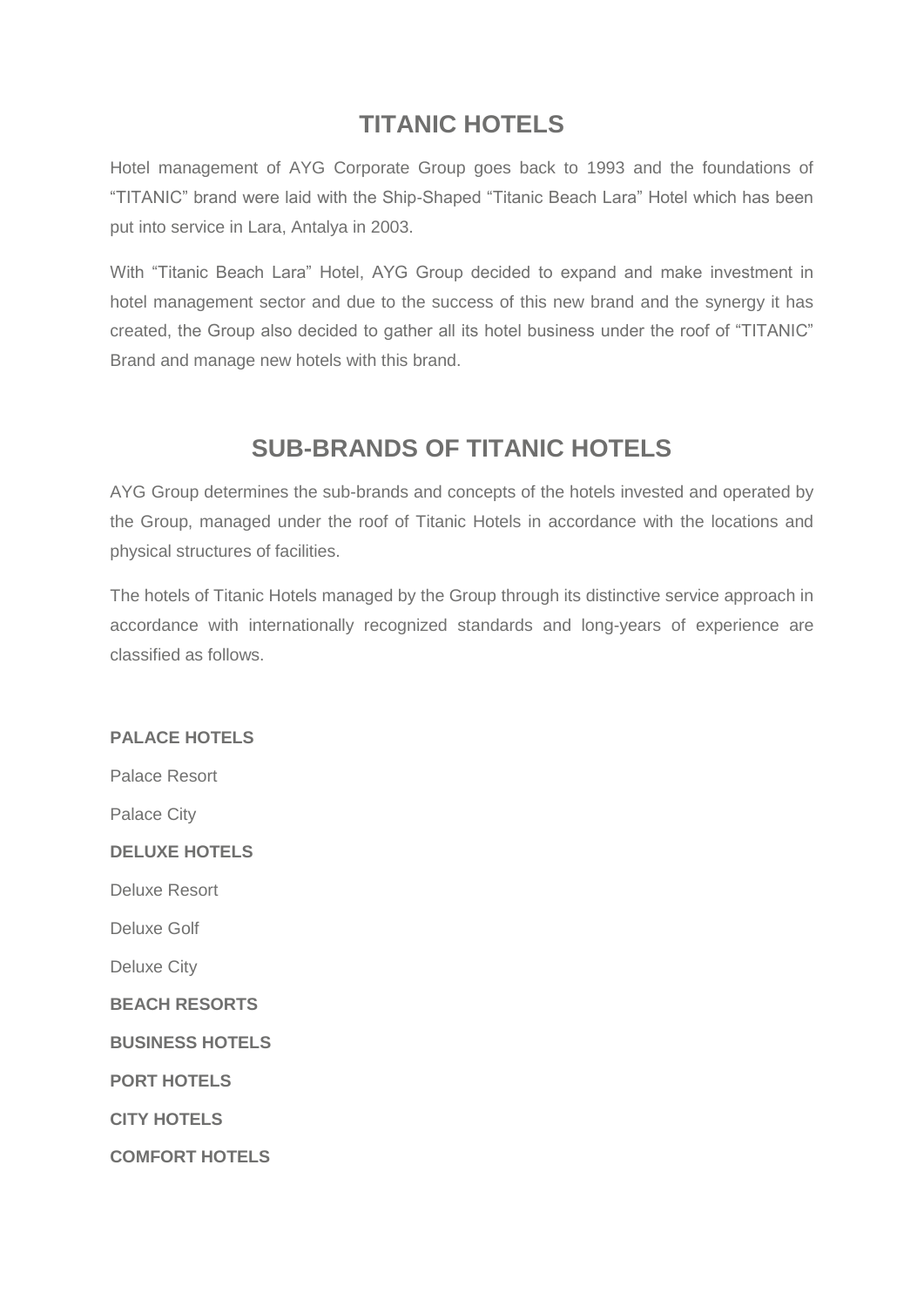# **BASIC CHARACTERISTICS OF TITANIC HOTELS**

The Best Location in its Category, Top-tier professional hotel management, Elite service approach focused on satisfaction of guests, First-class product guarantee for all kinds of products, Superior Food and Beverage concept in its category, Internationally recognized high Hygiene Standards, Sustainable Management Vision through Total Quality philosophy, High importance attached to the safety and health of guests, High Environmental Consciousness, Supporting and participating in social projects, Energy-friendly service approach, High-level, uninterrupted and free Wi-Fi service.

# **PANDEMICMEASURES OF TITANIC HOTELS**

Due to the Covid-19 Pandemic taken hold of the whole world in the beginning of 2020, all facilities of TITANIC HOTELS have taken all measures for these pandemic and consequent similar cases in the shortest possible time.

The directives, recommendations and publications of the World Health Organization (WHO), the Health Ministries of the Republic of Turkey and the Federal Republic of Germany and all other related public institutions, sector agencies and Science Commissions are momentarily followed and the precautions are immediately taken.

Related with this, the "SAFE TOUCH" concept has been developed by reviewing the "Hygiene and Health Procedure" carefully implemented by the facilities of TITANIC HOTELS.

All our facilities have the "SAFE TOURISM" certificates issued by international audit institutions and these certificates are continuously kept up-to-date through regular inspections.





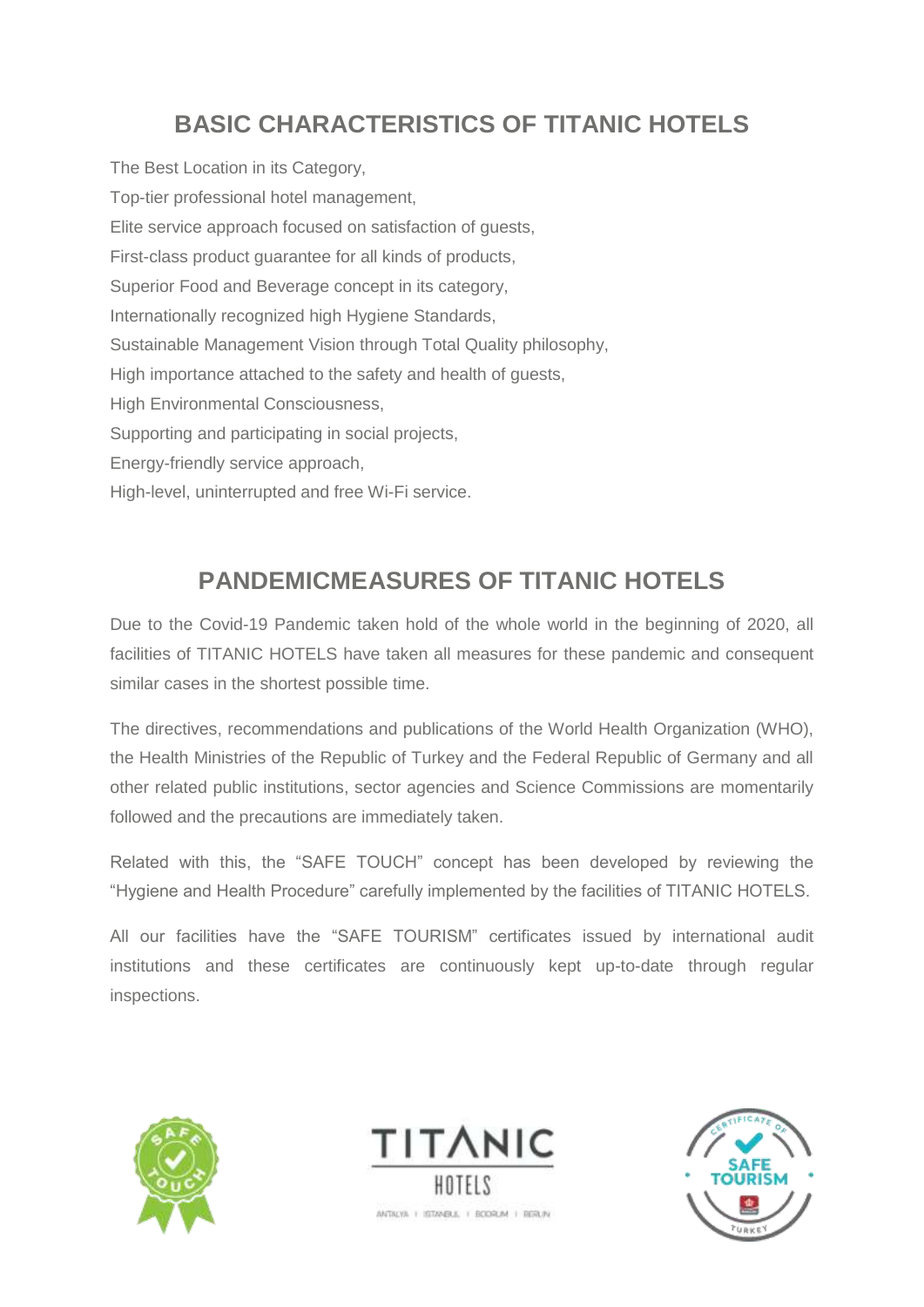

#### **GENERAL INFORMATION**

Opening Date: 2009

Renovation Date: 2019

Category: Palace Resort 5-Star

Total number of rooms: 543

Company: Günaylar Otel İşletmeleri İnşaat San. Tic. A.S. KUNDU BRANCH.

Season: 12 Months

Total Space: 137.000 m²

Beach: 10.000 m² (Sand and turf)

Concept: Palace All Inclusive

Address: Kundu Mah. Yaşar Sobutay Blv. No: 450/1 07110 Aksu / Antalya

Tel: +90 242 310 41 00

Fax: +90 242 310 41 50

e-Mail: mardan.palace@titanic.com.tr

Web: mardanpalace.titanic.com.tr

[titanicmardanpalace](https://www.instagram.com/titanicmardanpalace)  $\left[\bigcup\right]$  [titanicmardanp](https://twitter.com/titanicmardanp)  $\left[\bigcirc\right]$  titanicmardanpalace

#### **LOCATION AND ACCESS**

| Antalya City Center             | 25 km                   |
|---------------------------------|-------------------------|
| Antalya Airport                 | 15 km                   |
| Kundu                           | 5 km                    |
| <b>Belek</b>                    | 15 km                   |
| <b>Cullinan Links Golf Club</b> | 10 km                   |
| Means of Access                 | VIP Transfer, Taxi, Bus |

\* Pets not allowed.

\* Skateboard, Skate, Scooter, Hoover board not allowed in indoor spaces of the hotel.

\* Drones not allowed.

**\*\*\*** Titanic Mardan Palace reserves its right to make changes on the concept without informing any 2nd and 3rd party real and legal persons.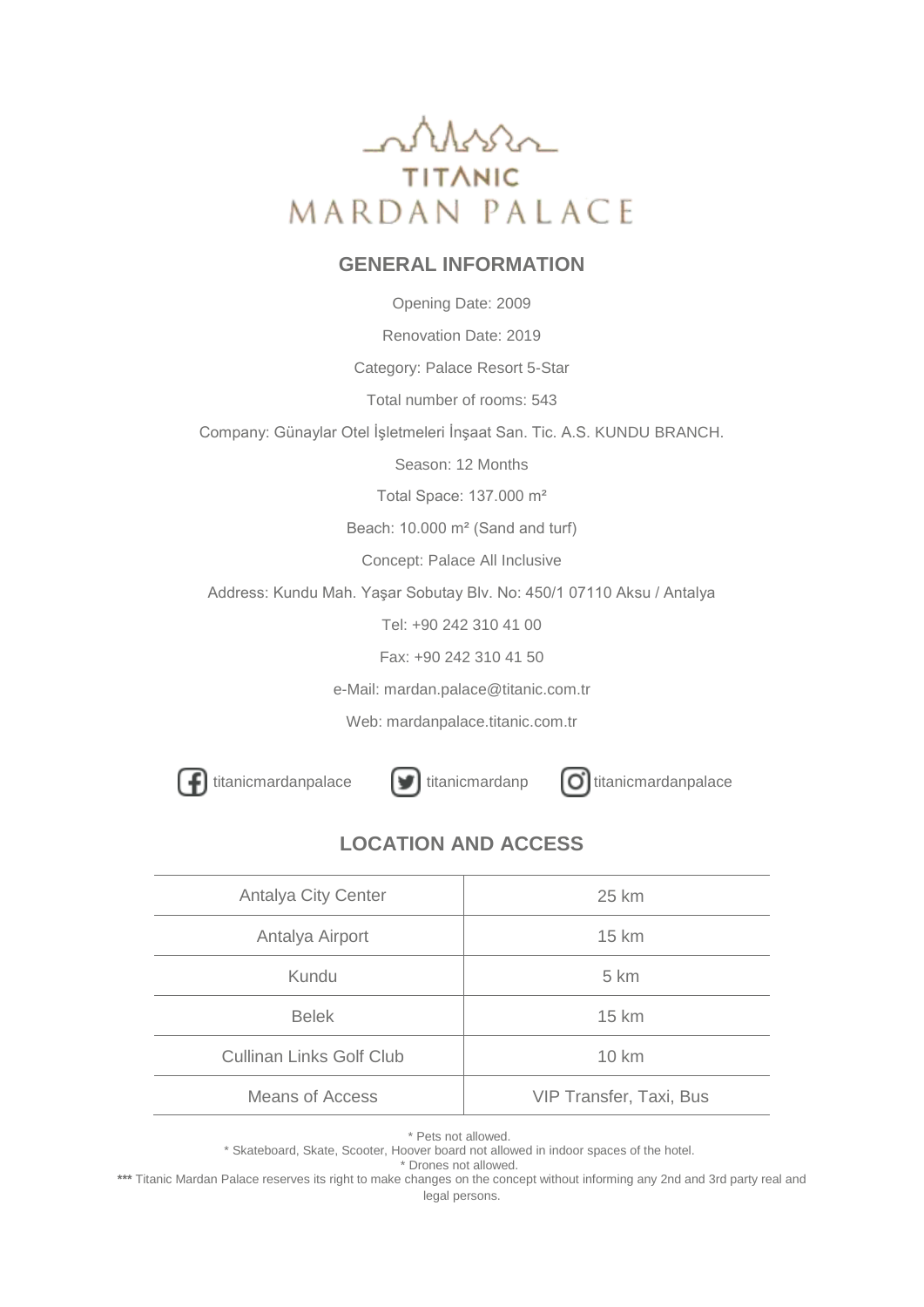Titanic Mardan Palace is located in Antalya/Kundu, Kundu Tourism Center, one of the most important holiday destinations of the World and Turkey. The hotel is among the limited number of brands from luxurious segment. The Hotel is 20 minutes to Antalya International Airport and 15 minutes to the city center and it is the most luxurious hotel of the world in its own class.

The interior and exterior architecture presenting the court magnificence, decoration embellished with works of art, rooms with different concepts, meeting and gala halls, unique SPA centers and exhibition of the Court atmosphere and Court services on the seafront are the most prominent characteristics of the Hotel.

#### **CONCEPT**

For you, our esteemed guests, our PALACE ALL INCLUSIVE CONCEPT details for the services of the year 2022, carefully prepared for our "'TITANIC MARDAN PALACE " Hotel in line with traditional Turkish Hospitality and long-years of experience of Titanic Hotels, are presented for your information.

| Doorman, Valet and Bellboy services                                                                 | <b>Free Parking Lot</b>                                                                        |
|-----------------------------------------------------------------------------------------------------|------------------------------------------------------------------------------------------------|
| Luggage Disinfection                                                                                | Fever Check at the Entry Gate due to our<br>Safe Touch Concept and Safe Tourism<br>Certificate |
| Special Hygienic Welcome and Farewell<br>Treats                                                     | Special reception for our handicapped<br>guests                                                |
| Hygienic and fast check-in and check-out<br>procedures, general information about the<br>facilities | Hygienic room keys in dedicated container<br>and facility guide presentation                   |

#### **WELCOMING**

.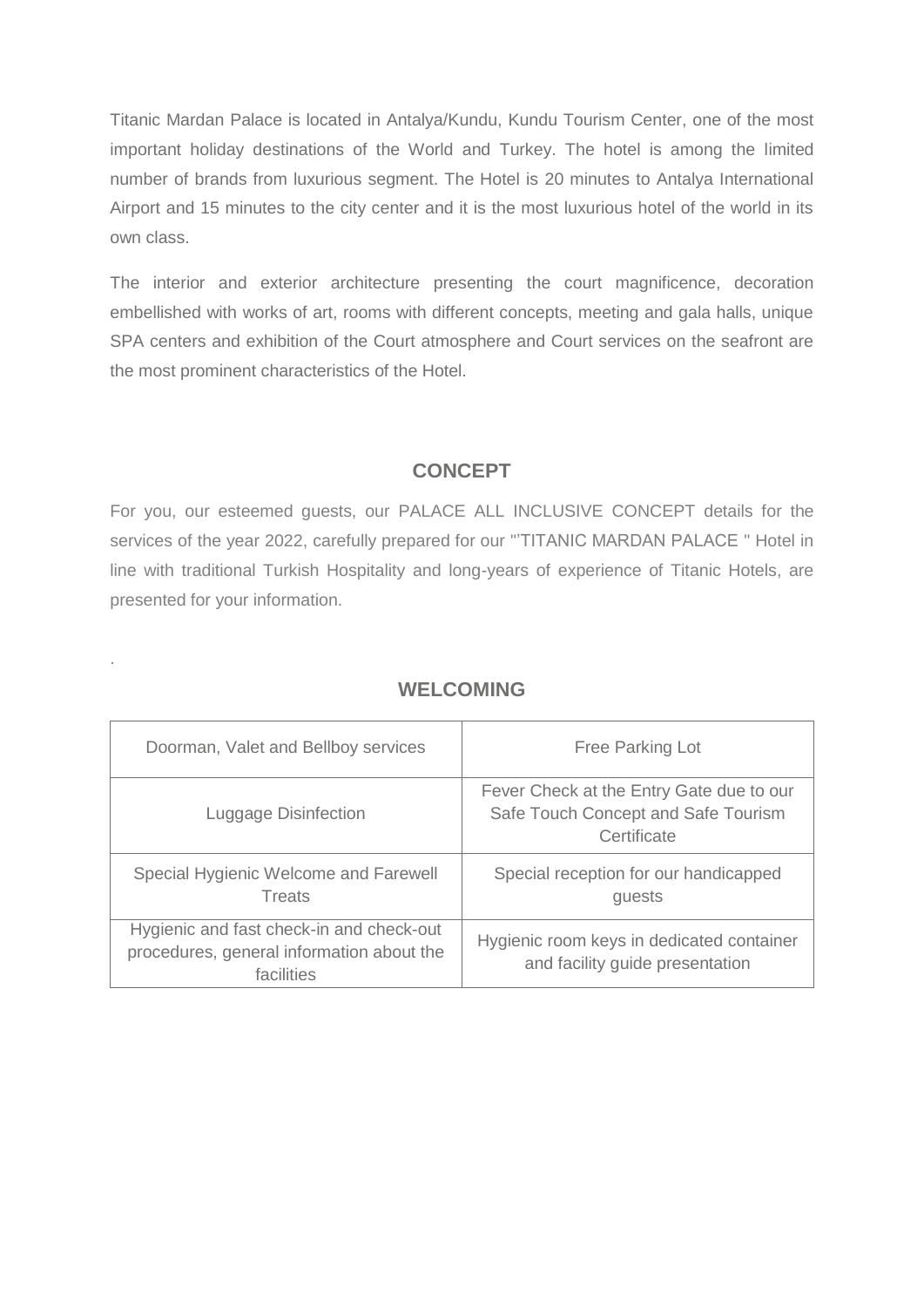#### **GUEST ASSISTANT SERVICE**

An assistant is assigned to our guests staying in special room types (Royal Duplex Suite, Lake House, Presidential Suite and King Suite). Our guests can contact their special assistants in any issue to the check-out date.

#### **GUEST CALL CENTER**

Our Guest Call Center serves to all our guests 24 hours. During your check-in procedures, the contact number of our Call Center is provided to our guests and their GSM numbers are requested. After, registration processes, a "WELCOME" message is sent to our guests. This department responsible for fulfilling special wishes and requests of our guests, also shares regularly for our guests to take advantage from the amenities of our hotel at the maximum extent.

#### **VALID CREDIT CARDS**

| √isa | MasterCard | Euro card | <b>American Express</b> |
|------|------------|-----------|-------------------------|
|      |            |           |                         |

#### **LANGUAGES**

|--|--|--|

#### **SHOPPING**

| <b>Boutique</b> | <b>Market</b>    | Jeweler     | Silver Shop   |
|-----------------|------------------|-------------|---------------|
| Optician        | <b>Gift Shop</b> | Flower Shop | Leather Store |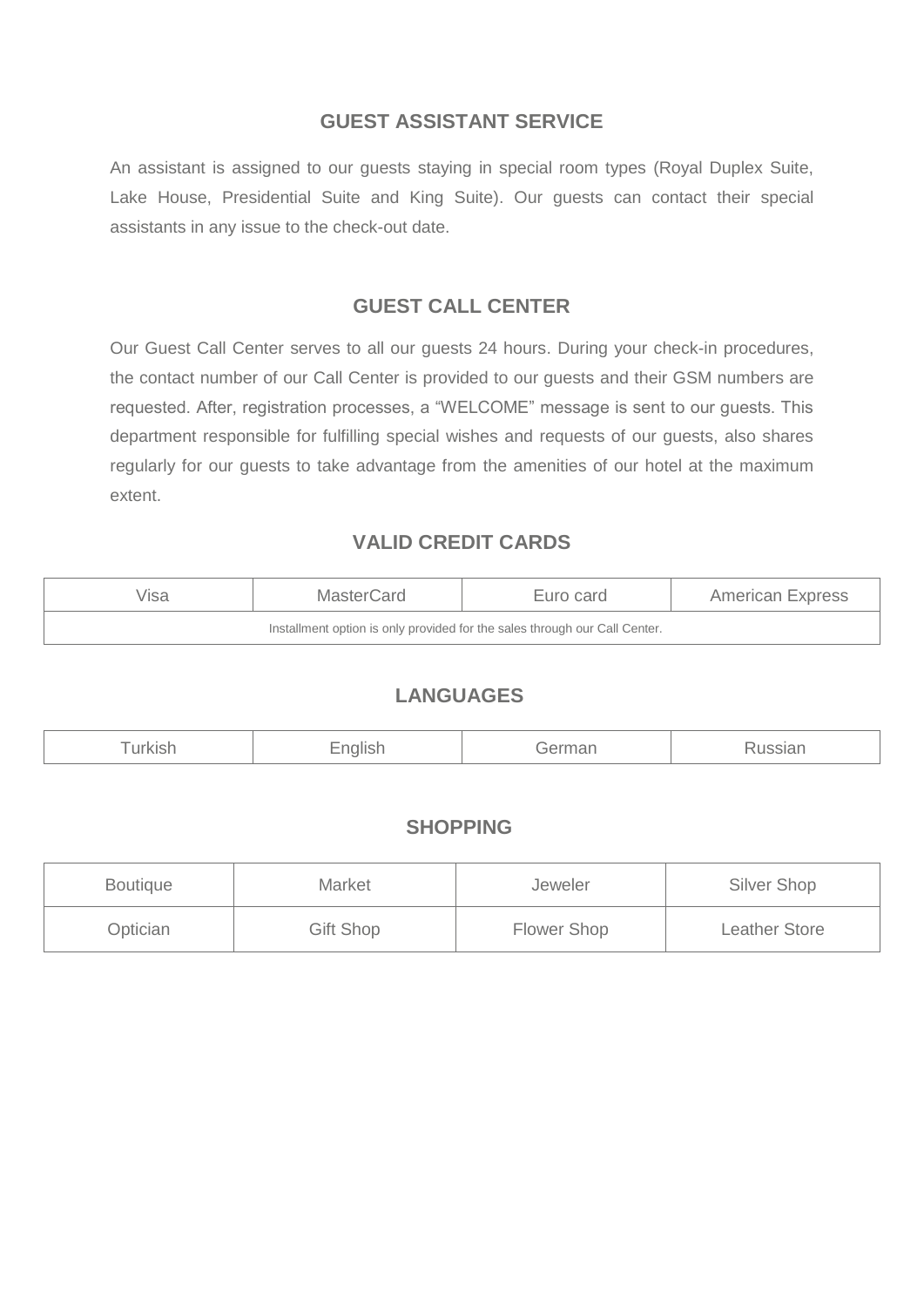## **FREE SERVICES**

| Wireless Internet | Wheelchair     | Stroller (Deposit Fee is Collected) |
|-------------------|----------------|-------------------------------------|
| Game Centre       | <b>Bowling</b> | <b>Billiard</b>                     |

## **CHARGED SERVICES**

| Rent a Car | Spa & Hairdresser | Laundry & Dry Cleaning | <b>Physician &amp; Nurse</b> |
|------------|-------------------|------------------------|------------------------------|
| Cabana     | Room Service      | Hookah                 | Photographer                 |

## **HONEYMOON CONCEPT**

| Based on availability of the Hotel<br>The best room in the related category       | Flowers in the room                                                              |
|-----------------------------------------------------------------------------------|----------------------------------------------------------------------------------|
| Sparkling wine and Fruit plate at the check-in<br>Cake and Turkish dessert plate  | Honeymoon decoration and VIP Amenities set                                       |
| A special breakfast service in a requested day<br>in our Mardan Bistro Restaurant | Priority in A'la Carte reservations,<br>Table decorations                        |
| 20% discount in BeFine SPA charged programs                                       | Free reservation in Italian or Fish A'la Carte<br>Restaurants in a requested day |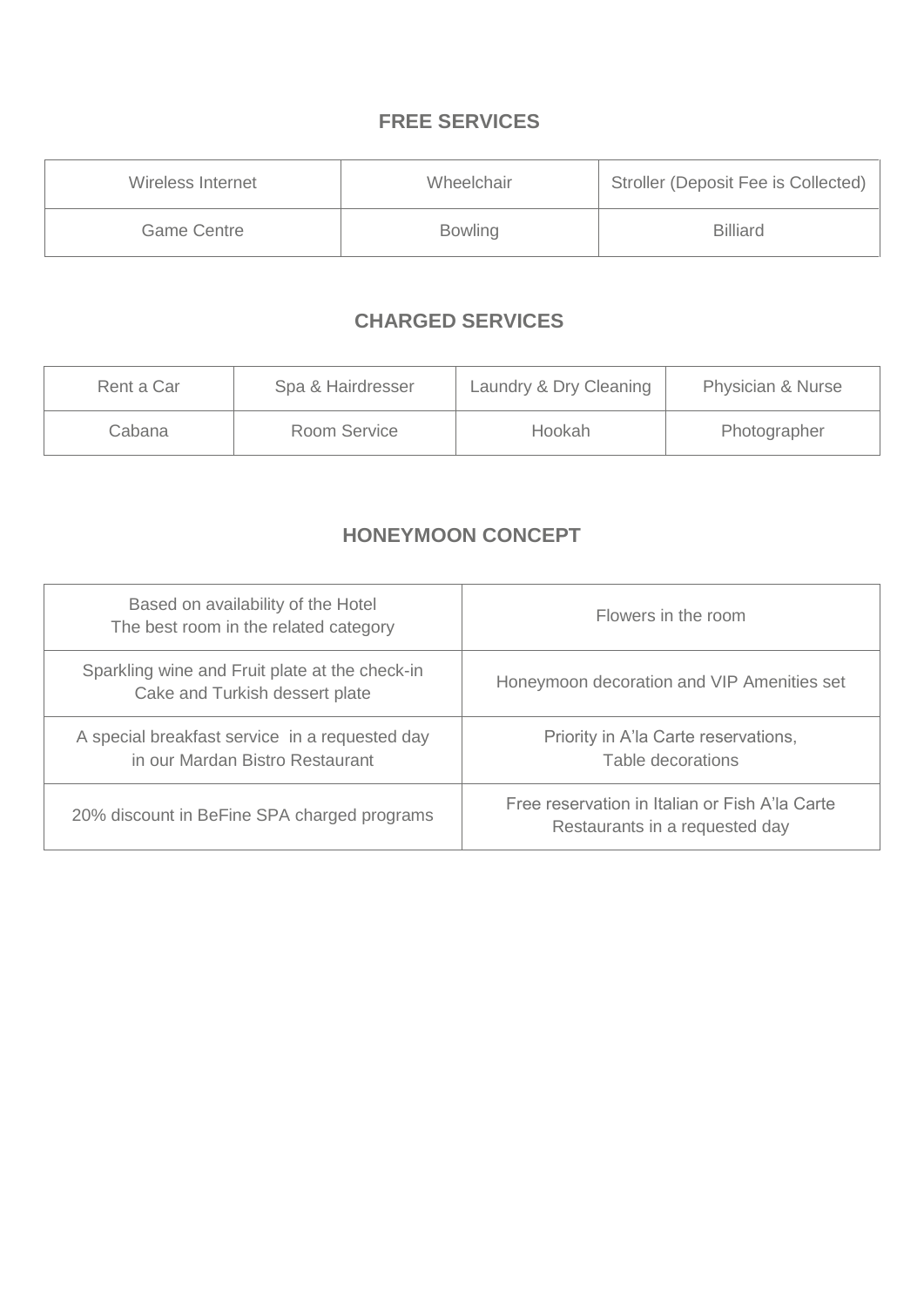# **ACCOMMODATION**

## **DETAILS OF ROOM TYPES**

| Room Types                           | Location                                  | Properties                                                                                                                                                                                                                                                                                                                                                                                                                                                                                                                                                                                                                                                 | Max. Capacity                                        |
|--------------------------------------|-------------------------------------------|------------------------------------------------------------------------------------------------------------------------------------------------------------------------------------------------------------------------------------------------------------------------------------------------------------------------------------------------------------------------------------------------------------------------------------------------------------------------------------------------------------------------------------------------------------------------------------------------------------------------------------------------------------|------------------------------------------------------|
| Premium Room<br>(Sea View/Pool View) | Main Building<br>$42 - 48$ m <sup>2</sup> | Premium Rooms are located in the main building and they have 1 bedroom (1 twin bed<br>$(1,80x2,00m)$ or two single beds (each one $90 \times 2,00 m$ ), 1 bathroom (bathtub or shower),<br>WC, a desk, 1LED TV, safety deposit box, mini bar and a balcony.                                                                                                                                                                                                                                                                                                                                                                                                | 3 Adults                                             |
| Premium Room                         | Main Building<br>$42 - 48$ m <sup>2</sup> | Premium Rooms are located in the main building and they have 1 bedroom (1 twin bed<br>$(1,80 \times 2,00 \text{ m})$ or 2 single beds (each one 90 x 2,00 m), bathroom (bathtub or shower),<br>WC, a desk, 1 LED TV, safety deposit box, mini bar, a sofa and a balcony.                                                                                                                                                                                                                                                                                                                                                                                   | 3 Adults                                             |
| Deluxe Room                          | Main Building<br>$61 \text{ m}^2$         | Deluxe Rooms are located in the main building and they have 1 bedroom (1 twin bed (1,80)<br>x 2,00 m), a bathroom, WC, designed as a Turkish Bath; shower, Jacuzzi, sofa group, a<br>desk, 1 LED TV, safety deposit box, mini bar and a balcony.                                                                                                                                                                                                                                                                                                                                                                                                           | 3 Adults                                             |
| Family Room                          | Main Building<br>$55 - 60$ m <sup>2</sup> | The Family Rooms are located in the main building and they have 2 bedrooms separated<br>with a communicating door (1 twin bed $(1,80 \times 2,00 \text{ m})$ in the 1st bedroom) and 2 single<br>beds (each one 90 x 2,00m in the 2nd bedroom), 2 LED TVs, bathroom, WC, bathtub and/or<br>shower, sofa group, a desk, safety deposit box, mini bar and a balcony.                                                                                                                                                                                                                                                                                         | 4 Adults                                             |
| Premium Family Room                  | Main Building<br>$70 \text{ m}^2$         | The Premium Family Rooms are located in the main building and they have 2 bedrooms<br>separated with a communicating door (1 twin bed (2,00 x 2,00 m) in the 1st bedroom) and 2<br>single beds (each one 90 x 2,00 m) in the 2nd bedroom 2LED TVs, 2 bathrooms(2<br>washbasins, 2 WCs, bathtub and shower in the bathroom of the main bedroom /1<br>washbasin, 1 WC and shower in the bathroom of the 2nd bedroom), sofa group, a desk,<br>safety deposit box and a balcony. Two of these rooms are designed as handicapped rooms.                                                                                                                         | 4 Adults +<br>1 baby (0-1,99)                        |
| Pool Duplex Suite                    | Main Building<br>$90 \text{ m}^2$         | Two-storey room in the main building. On the upper floor there are 1 Bedroom (1 twin bed<br>(2,00 x 2,20 m), bathroom, WC, bathtub, shower, 1 LED TV / on the lower floor, there are 2<br>single beds (each one 90 x 2,00 m), bathroom, WC, shower, a desk, 1 LED TV, sofa group,<br>mini bar, safety deposit box and 22 m <sup>2</sup> special terrace with direct pool access. A sofa group<br>and sun beds are at the terrace.                                                                                                                                                                                                                          | 4 Adults +<br>1 Child (0-11,99) +<br>1 Baby (0-1,99) |
| Premium Pool Duplex Suite            | Main Building<br>$110 \; \text{m}^2$      | Two-storey room in the main building. Premium Pool Duplex Suites have 2 bedrooms<br>separated with a communicating door (1 twin bed (1,60 x 1,90 m) in the 1st bedroom) and 2<br>single beds (each one $90 \times 2,00$ m) in the 2nd bedroom 2single beds (each one $90 \times 1,90$<br>m). Both rooms have 2 separate bathrooms. Both bathrooms have WC, shower and<br>bathtub. There are also 3 LED TVs, sofa group, safety deposit box, mini bar and a balcony.<br>There is a mini kitchen, mini refrigerator, microwave oven, dinner table and 22 m <sup>2</sup> special<br>terrace with direct pool access a sofa group and sun beds at the terrace. | $5$ Adults $+$<br>1 Baby (0-1,99)                    |
| <b>Grand Duplex Suite</b>            | Main Building<br>$145 \; \mathrm{m}^2$    | Two-storey room on the 5th floor of the main building. The Grand Duplex Suites have 1<br>bedroom (1 twin bed (2,00 x 2,20 m), bathroom, WC, Jacuzzi, sofa group and 1 LED TV on<br>the upper floor. On the entrance floor, there are 2 single beds (each one $90 \times 2,00 \text{ m}$ ), 1<br>bathroom, WC, shower, a living room, 1 LED TV, mini bar, safety deposit box and a<br>balcony.                                                                                                                                                                                                                                                              | 5 Adults + 1 Baby                                    |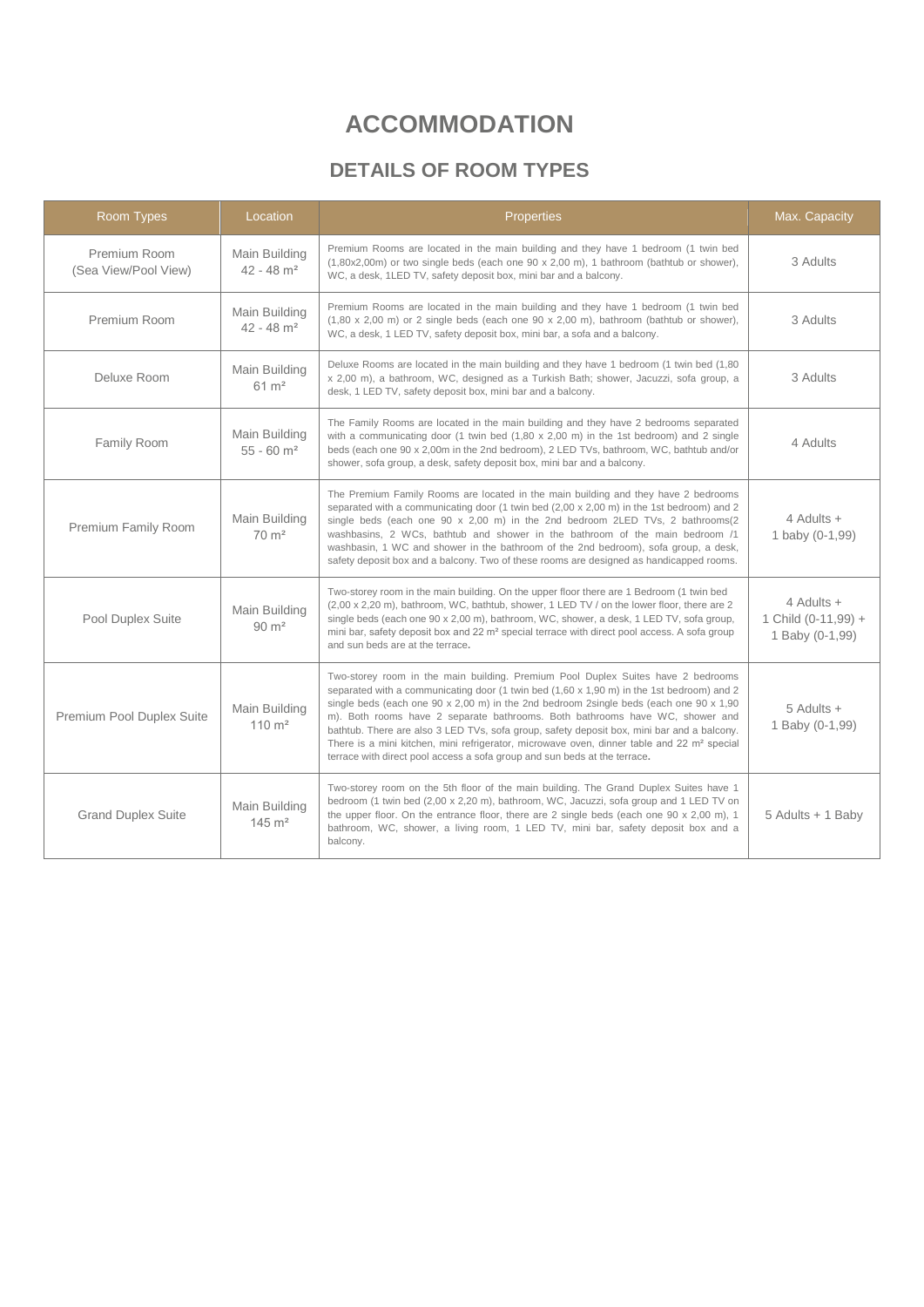## **OUR SERVICES BASED ON ROOM TYPES**

| Room Types<br><b>Characteristics</b>                                                                                                                                                                                                                  | Premium Room | Deluxe Room | Family Room | Premium Family Room | Pool Duplex Suite | Duplex Suite<br>Premium Pool<br>Grand I | <b>Grand Duplex Suite</b> |
|-------------------------------------------------------------------------------------------------------------------------------------------------------------------------------------------------------------------------------------------------------|--------------|-------------|-------------|---------------------|-------------------|-----------------------------------------|---------------------------|
| Call Center, Guest Assistant Service<br>(Instant Messaging Service)                                                                                                                                                                                   | $\times$     | X           | X           | $\times$            | X                 | X                                       | $\times$                  |
| Large Minimart<br>(2 Efes Beer 25 cl., 2 Coca Cola, 2 Ice Tea Peach/ Lemon,<br>2 Coca Cola Zero, 2Fanta (Can), 2 Sprite (Can),<br>4 Bottles of water, 3 Fruit Juice, 2 Sodas, 1 Chocolate Milk,<br>1 Milk, 1 Chocolate Wafer, Cracker and Mixed Nuts) | $\times$     | $\times$    | $\times$    | $\times$            | X                 | $\times$                                | $\times$                  |
| Pillow Menu (5 Pillow Options)                                                                                                                                                                                                                        | $\times$     | $\times$    | $\times$    | $\times$            | $\times$          | $\times$                                | $\times$                  |
| Kettle and Tea & Coffee Set                                                                                                                                                                                                                           | $\times$     | X           | X           | $\times$            | X                 | $\times$                                | $\times$                  |

## **DETAILS OF THE SPECIAL ROOM TYPES**

| Room Types                | Location                               | <b>Properties</b>                                                                                                                                                                                                                                                                                                                                                                                                                                                                                                                                                                                                                                                                                   | Max. Capacity                                          |
|---------------------------|----------------------------------------|-----------------------------------------------------------------------------------------------------------------------------------------------------------------------------------------------------------------------------------------------------------------------------------------------------------------------------------------------------------------------------------------------------------------------------------------------------------------------------------------------------------------------------------------------------------------------------------------------------------------------------------------------------------------------------------------------------|--------------------------------------------------------|
| <b>Royal Duplex Suite</b> | Main Building<br>$145 \text{ m}^2$     | Two-storey room in the main building. Upper floor: 1 king-size bed (2,00 x 2,00 m.), WC,<br>shower, Jacuzzi, Turkish Bath, 1 LED TV. Lower floor; 1 bedroom, a two single beds (each<br>one 1,00 x 2,00 m), 1 bathroom, WC, shower, Jacuzzi, 1 LED TV. There are also a living<br>room, a desk, 1 LED TV, mini bar, safety deposit box and a special terrace with sun beds, a<br>pavilion and a Jacuzzi.                                                                                                                                                                                                                                                                                            | $5$ Adults $+$<br>1 Child (0-11,99)<br>1 Baby (0-1,99) |
| Lake House                | Lake Houses<br>$170 \; \text{m}^2$     | Located between the main building and the sea. There are 2 bedrooms, 2 bathrooms and 1<br>living room inside the garden. There are 1 twin bed (1,80 x2,00m), WC, a shower designed<br>as a Turkish bath and Jacuzzi, 1 LED TV, mini bar in the parent bedroom. There are 2<br>single beds (each one 0,90 x 2,00 m.), 1 bathroom, WC, a shower designed as a Turkish<br>bath and Jacuzzi, and 1LED TV in the other bedroom. There are a sofa group with two<br>individual lodges, a large dining table, a desk, 1 LED TV, mini bar and a safety deposit box<br>in the living space. There is a swimming-pool, bar and a sunbath section at the front which<br>can only be used by Lake House quests. | $5$ Adults $+$<br>1 Child (0-11,99)<br>1 Baby (0-1,99) |
| <b>Presidential Suite</b> | Main Building<br>$220 \text{ m}^2$     | There are 2 bedrooms, 2 bathrooms and 1 living room inside the main building. There are 1<br>twin bed (2,00 x2,00 m.), 1 bathroom, WC, shower, Jacuzzi, 1 LED TV and mini bar in the<br>parent bedroom. There are 2 single beds (each one 1,00 x 2,00 m.), 1 bathroom, WC,<br>shower, Jacuzzi and 1 LED TV in the other bedroom. There is a special design sofa group,<br>a large dining table, a desk, mini bar, safety deposit box and 1 LED TV in the living space.<br>There are a sunbath area, sun beds, cabana and Jacuzzi on its private terrace.                                                                                                                                            | 5 Adults +<br>1 Child (0-11,99)<br>1 Baby (0-1,99)     |
| <b>King Suite</b>         | Main Building<br>$600 \; \mathrm{m}^2$ | Located on the 8th floor of the main building. Forest view, there are twin beds (2,00x2,00m.)<br>2 bedrooms, 2 bathrooms, 1 movie – play station room, kitchen, 1 office and living space.<br>There are 1 bathroom, WC, shower, Jacuzzi, sauna, 1 LED TV, mini bar; 1 bathroom, WC,<br>shower, Jacuzzi and 1 LEDTV. There is a special design sofa group, a large dining table, a<br>desk, special design wooden mini bar and 1 LED TV equipped with a special sound system.<br>There is a desk with a sofa group and 1 LED TV in the office space and there is a sunbath<br>section, sun beds, terrace sofa group and a special pool at the terrace.                                               | 5 Adults +<br>1 Child (0-11,99)<br>1 Baby (0-1,99)     |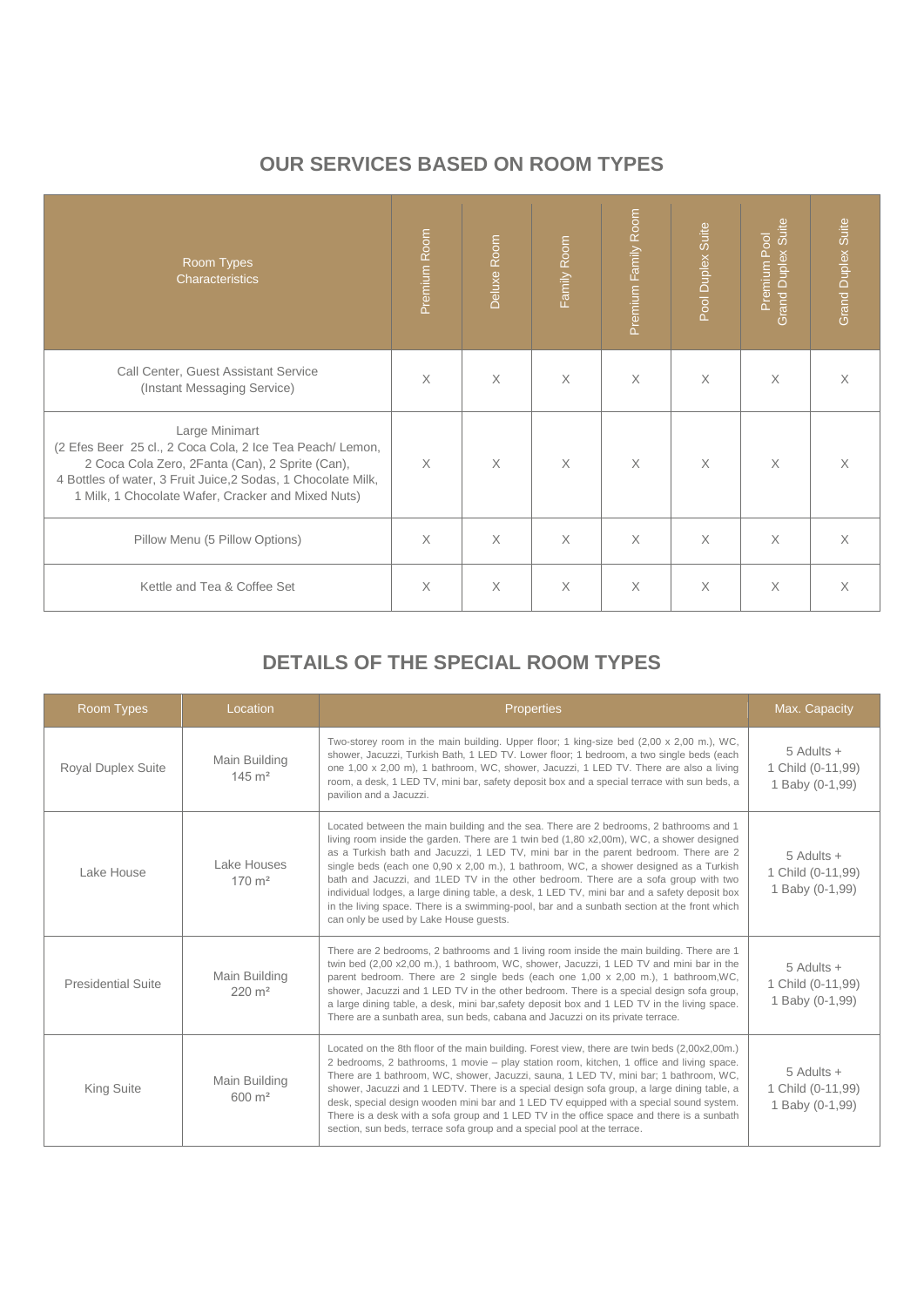## **OUR SERVICES BASED ON ROOM TYPES**

| Room Types<br>Characteristics                                                                                                                                                                                                                                                            | Royal Duplex Suite | Lake House      | Presidential Suite                                                    | King Suite  |
|------------------------------------------------------------------------------------------------------------------------------------------------------------------------------------------------------------------------------------------------------------------------------------------|--------------------|-----------------|-----------------------------------------------------------------------|-------------|
| VIP Airport Transfer (for Minimum 7 days or longer stays)                                                                                                                                                                                                                                | $\mathsf X$        | $^{\star\star}$ | $\mathsf{X}% _{\mathsf{X}}^{\prime}=\mathsf{X}_{\mathsf{X}}^{\prime}$ | $\mathsf X$ |
| CIP Terminal Access (for Minimum 7 days or longer stays)                                                                                                                                                                                                                                 |                    |                 | $\times$                                                              | X           |
| Express Check-in                                                                                                                                                                                                                                                                         | $\times$           | $\times$        | $\times$                                                              | X           |
| Flower Bouquet                                                                                                                                                                                                                                                                           | $\times$           | $\times$        | $\times$                                                              | $\times$    |
| <b>Turn Down Service</b>                                                                                                                                                                                                                                                                 | X                  | $\times$        | X                                                                     | $\times$    |
| <b>Guest Assistant Service</b>                                                                                                                                                                                                                                                           | X                  | $\times$        | $\times$                                                              | X           |
| Call Center Guest Assistant Service (Communication through Whatsapp)                                                                                                                                                                                                                     | $\times$           | $\times$        | $\times$                                                              | $\times$    |
| <b>Special Butler Service</b>                                                                                                                                                                                                                                                            |                    |                 |                                                                       | $\times$    |
| Free Room Service                                                                                                                                                                                                                                                                        | $\times$           |                 | $\times$                                                              | $\times$    |
| VIP Set Up on Check In Day                                                                                                                                                                                                                                                               | $\times$           | $\times$        | $\times$                                                              | X           |
| XL Mini bar<br>(2 Miller, 2 Efes Beer 25 cl, 2 Coca Cola, 2 IceTea Peach / Lemon,<br>2 Coca Cola Zero, 2 Fanta, 2 Sprite, 1 Schweppes Lemon,<br>1 Schweppes Mandarin, 4 Bottles of Water, 3 Fruit Juice, 2 Sodas,<br>2 Chocolate Milk, 2 Milk, 1 Chocolate Wafer, 1 Cracker, Mixed Nuts) | $\times$           | $\times$        | $\times$                                                              | Χ           |
| Pillow Menu (5 Pillow Options)                                                                                                                                                                                                                                                           | $\times$           | $\times$        | $\times$                                                              | $\times$    |
| Cabana (Lake House Pool Cabana)                                                                                                                                                                                                                                                          | $\times$           | $\times$        | $\times$                                                              | $\times$    |
| Laundry and Ironing Service                                                                                                                                                                                                                                                              |                    |                 | $\times$                                                              | $\times$    |
| Coffee Set                                                                                                                                                                                                                                                                               | $\times$           | $\mathsf X$     | $\times$                                                              | X           |
| Chivas Regal 12, Gin, Vodka, Wine                                                                                                                                                                                                                                                        | X                  |                 | $\boldsymbol{\times}$                                                 | Χ           |

**\*\*** VIP Airport Transfer (for Minimum 7 days or longer stays) valid only for Titanic Web, Call Center and Online Channels bookings.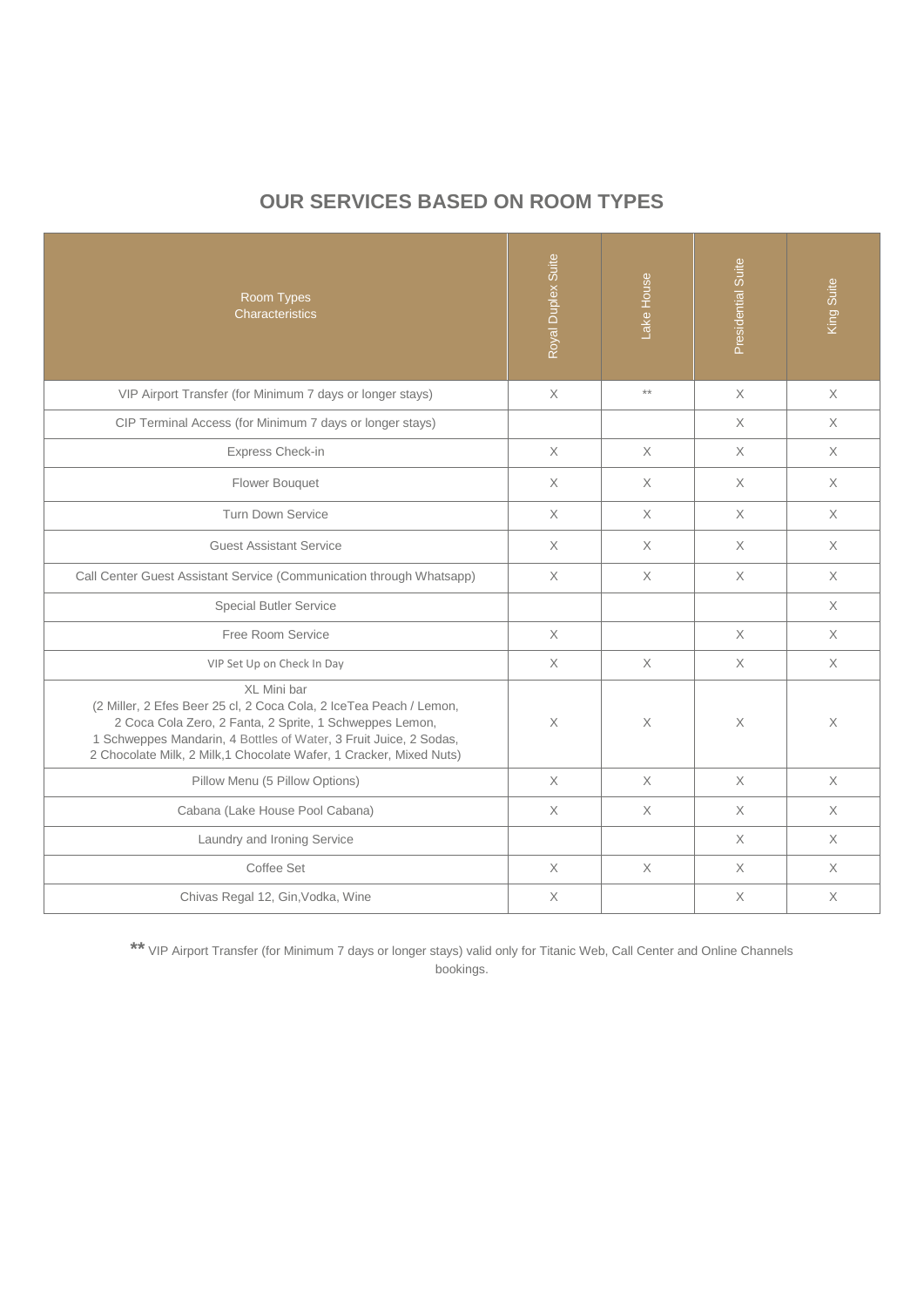## **OUR SERVICES BASED ON ROOM TYPES**

| Room Types<br>Characteristics       | Premium Room | Deluxe Room | Family Room | Premium Family Room | Pool Duplex Suite | Premium Pool Duplex Suite | Grand Duplex Suite | Royal Duplex Suite | Lake House  | Presidential Suite | King Suite  |
|-------------------------------------|--------------|-------------|-------------|---------------------|-------------------|---------------------------|--------------------|--------------------|-------------|--------------------|-------------|
| <b>Bathrobe and Slippers</b>        | $\times$     | $\times$    | X           | $\times$            | $\times$          | $\times$                  | $\times$           | $\times$           | $\times$    | $\times$           | X           |
| Weight scale                        | X            | X           | X           | X                   | X                 | $\times$                  | X                  | X                  | $\times$    | X                  | X           |
| Hall                                |              |             |             |                     |                   | X                         | X                  | X                  | $\times$    | X                  | X           |
| Single Bathroom                     | X            | $\mathsf X$ | $\mathsf X$ |                     |                   |                           | X                  | X                  |             |                    |             |
| 2+ Bathrooms                        |              |             |             | X                   | X                 | X                         |                    | X                  | X           | X                  | X           |
| Hygiene Set for Ladies              | X            | $\mathsf X$ | X           | X                   | X                 | $\mathsf X$               | $\mathsf X$        | X                  | $\mathsf X$ | X                  | X           |
| Hygiene Set for Gentlemen           | $\times$     | $\mathsf X$ | X           | X                   | X                 | $\mathsf X$               | X                  | X                  | X           | X                  | X           |
| Shaving / Makeup Mirror             | $\times$     | X           | X           | X                   | $\times$          | $\times$                  | X                  | X                  | $\times$    | $\times$           | X           |
| Hairdryer                           | X            | X           | X           | X                   | X                 | $\times$                  | X                  | X                  | $\times$    | Χ                  | X           |
| Shower cabin                        | X            | X           | X           | X                   | $\mathsf X$       | $\mathsf X$               | X                  | X                  | X           | X                  | X           |
| Jacuzzi                             |              | Χ           |             |                     |                   |                           | Χ                  | Χ                  | X           | Χ                  | Χ           |
| <b>Digital Safety Deposit Box</b>   | $\times$     | $\mathsf X$ | $\times$    | $\times$            | $\times$          | $\times$                  | $\times$           | $\times$           | $\times$    | $\times$           | $\mathsf X$ |
| Wi-Fi Internet                      | $\times$     | X           | $\times$    | $\times$            | X                 | $\times$                  | X                  | $\times$           | $\times$    | $\times$           | X           |
| Direct phone connection             | X            | X           | X           | X                   | X                 | $\mathsf X$               | X                  | X                  | X           | X                  | X           |
| <b>LCD Smart TV</b>                 | X            | X           | X           | X                   | X                 | X                         | X                  | X                  | X           | X                  | X           |
| Air-Conditioner                     | X            | $\mathsf X$ | Χ           | X                   | X                 | $\mathsf X$               | X                  | X                  | X           | Χ                  | X           |
| Table and Chairs in the Balcony     | $\times$     | $\times$    | $\times$    | $\times$            | $\times$          | $\times$                  | $\times$           | $\times$           | $\times$    | $\times$           | $\times$    |
| Sun beds and Awnings at the Terrace |              |             |             |                     | X                 | X                         |                    | X                  | $\times$    | $\times$           | X           |
| Pavilion at the Terrace             |              |             |             |                     |                   |                           |                    | X                  |             | X                  |             |
| Jacuzzi on the Terrace              |              |             |             |                     |                   |                           |                    | $\chi$             |             | X                  | $\mathsf X$ |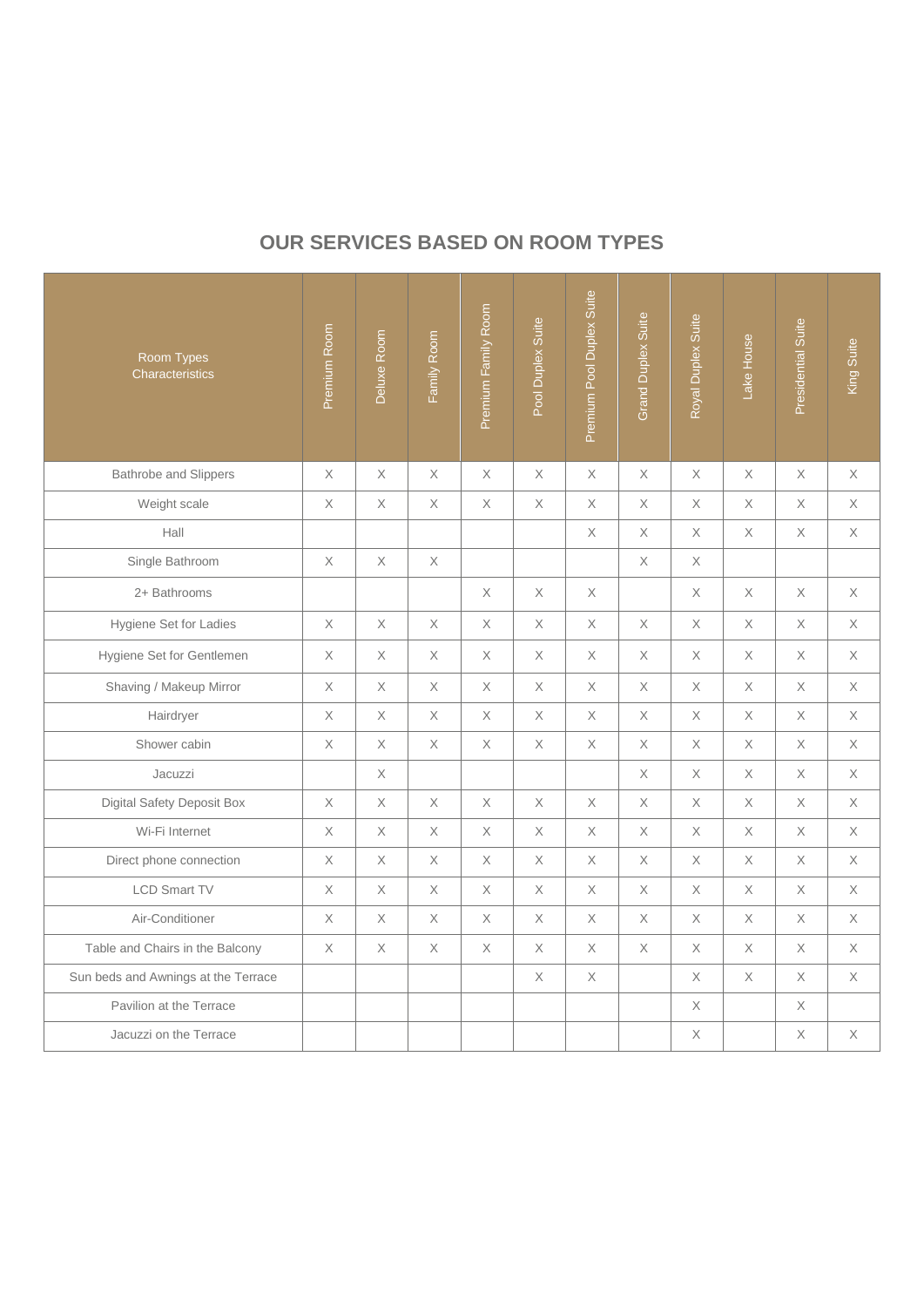# **FOOD & BEVERAGES**

## **GENERAL INFORMATION ON PALACE ALL INCLUSIVE FOOD & BEVERAGES**

| High Hygiene Standards in<br>all Services                    | Products produced from<br>daily and fresh goods in all<br>units | Beverages are presented at<br>all bars in their original<br>packages. | Special food service for the<br>guests with diet, vegan and<br>allergen requests | Custom food service for the<br>guests with special food<br>requests for their children |
|--------------------------------------------------------------|-----------------------------------------------------------------|-----------------------------------------------------------------------|----------------------------------------------------------------------------------|----------------------------------------------------------------------------------------|
| Beverage service at the<br>swimming-pool to your sun<br>beds | Patisserie                                                      | <b>Snack Restaurant</b>                                               | Mardan Bistro                                                                    | Original brands are used for<br>all foods and beverages                                |
| Carte D'or Ice-Cream                                         | Domestic and Import<br>alcoholic and nonalcoholic<br>beverages  |                                                                       |                                                                                  |                                                                                        |

## **MAIN RESTAURANT**

| Welcoming at the Entrance                                    | Large and spacious indoor and     | Service from rich and high-quality      | Freshly-squeezed orange juice       |
|--------------------------------------------------------------|-----------------------------------|-----------------------------------------|-------------------------------------|
|                                                              | outdoor space                     | open buffets at hygienic standards      | service in breakfast                |
| A'la Carte Hot and cold beverage<br>service during breakfast | Late Breakfast service            | Bakery products service in all<br>meals | Pita varieties at lunch and diner   |
| Hot and cold food services                                   | Grilled Meat, Fish and Chicken in | Instantly served fresh cheese and       | Elite domestic and import alcoholic |
| instantly prepared in all meals                              | all meals                         | deli products in all meals              | and nonalcoholic beverages          |

## **SNACK RESTAURANTS**

| Welcoming at the Entrance             | Options from Snack Menus with Rich<br>Alternatives                       | A'la Carte Service | Pizza and Pita varieties |
|---------------------------------------|--------------------------------------------------------------------------|--------------------|--------------------------|
| Kebab, Hamburger, Grills<br>varieties | High-quality domestic and import<br>alcoholic and nonalcoholic beverages |                    |                          |

## **PATISSERIE**

|                        | Extensive patisserie showcase Daily fresh products prepared with high- | Self Service and   | Hot and cold high-quality and branded |
|------------------------|------------------------------------------------------------------------|--------------------|---------------------------------------|
| with lots of varieties | quality ingredients                                                    | A'la Carte Service | nonalcoholic beverages                |
|                        |                                                                        |                    |                                       |

## **A'LA CARTE RESTAURANTS**

| Reservation is necessary.                              | Service fee is collected.                               | Welcoming at the entrance<br>and escort to the table. | Atmosphere and decoration<br>appropriate with the theme |
|--------------------------------------------------------|---------------------------------------------------------|-------------------------------------------------------|---------------------------------------------------------|
| You can select from the menu<br>or A'la Carte Service. | Unlimited elite alcoholic and<br>nonalcoholic beverages |                                                       |                                                         |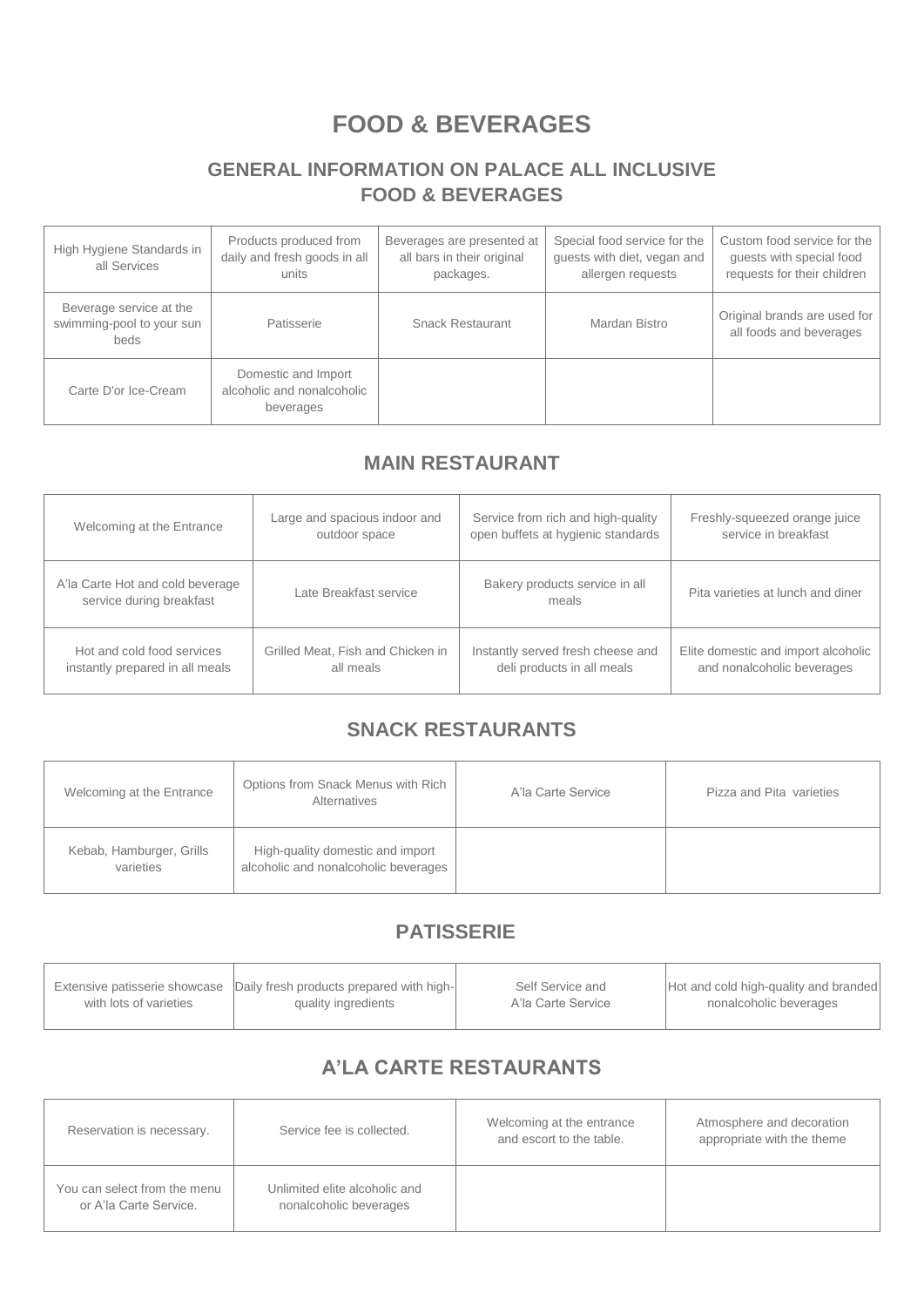## **SERVICE HOURS OF FOOD AND BEVERAGE UNITS**

## **FOOD UNITS**

#### IN SUMMER SEASON

| Restaurant                      | Service     | <b>Opening - Closing</b>                              | Concept              |
|---------------------------------|-------------|-------------------------------------------------------|----------------------|
| Bosporus Restaurant             | Open Buffet | $08:00 - 11:00$<br>$12:30 - 14:30$<br>$19:00 - 21:30$ | Palace All Inclusive |
| <b>Beef Grill Club</b>          | A'la Carte  | $19:00 - 21:30$                                       | Extra                |
| Asian Restaurant / Teppanyaki   | A'la Carte  | $19:00 - 21:30$                                       | Extra                |
| Aquamarine Fish Restaurant      | A'la Carte  | $19:00 - 21:30$                                       | Extra                |
| Silk Road Indian Restaurant     | A'la Carte  | $19:00 - 21:30$                                       | Extra                |
| Hasır Turkish Restaurant        | A'la Carte  | $19:00 - 21:30$                                       | Extra                |
| Pascarella Italian Restaurant   | A'la Carte  | $19:00 - 21:30$                                       | Extra                |
| Mardan Bistro                   | A'la Carte  | 24 hours<br>(in the Summer Season)                    | Palace All Inclusive |
| Stella's Snack Restaurant       | Snack Bar   | $12:30 - 16:00$                                       | Palace All Inclusive |
| Sapore Italian Snack Restaurant | Snack Bar   | $12:30 - 16:00$                                       | Palace All Inclusive |
| Dolmabahçe Patisserie           | Patisserie  | $10:00 - 22:00$                                       | Palace All Inclusive |
| Caprice Patisserie              | Patisserie  | $12:30 - 18:00$                                       | Palace All Inclusive |
| Ice Cream Bar                   | Patisserie  | $12:30 - 18:00$                                       | Palace All Inclusive |
| Waffle                          | Patisserie  | $12:30 - 18:00$                                       | Palace All Inclusive |
| Fruit Bar                       | Snack Bar   | $12:30 - 18:00$                                       | Palace All Inclusive |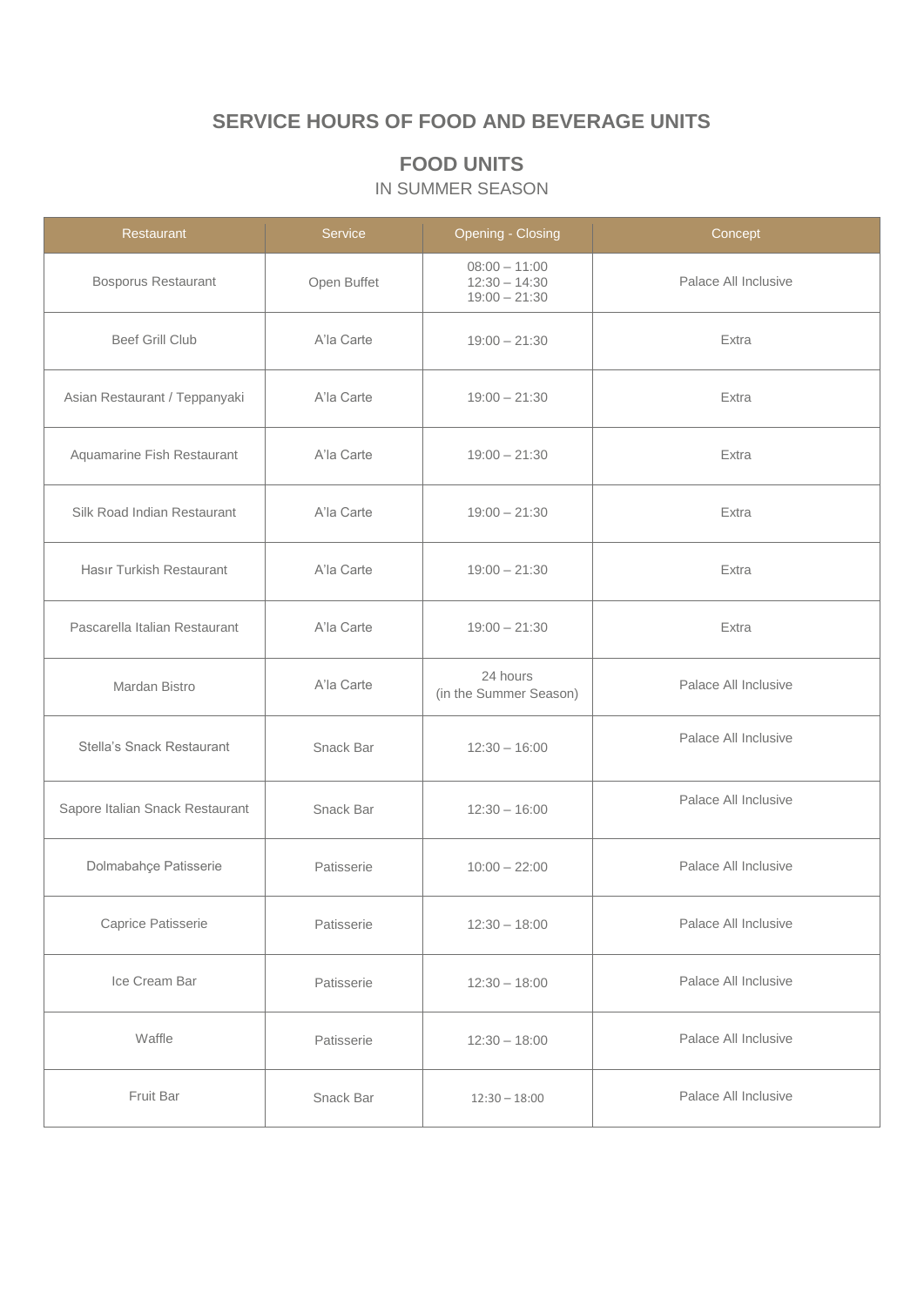| <b>Restaurant</b>            | Service     | Opening - Closing                                     | Concept              |
|------------------------------|-------------|-------------------------------------------------------|----------------------|
| <b>Bosphorus Restaurant</b>  | Open Buffet | $08:00 - 11:00$<br>$12:30 - 14:30$<br>$18:30 - 21:00$ | Palace All Inclusive |
| Mardan Bistro                | A'la Carte  | $14:30 - 18:00$<br>$21:00 - 02:00$                    | Palace All Inclusive |
| <b>Beef Grill Club</b>       | A'la Carte  | $18:30 - 21:00$                                       | Extra                |
| Aquamarine Fish Restaurant   | A'la Carte  | $18:30 - 21:00$                                       | Extra                |
| Pascarella Itaian Restaurant | A'la Carte  | $18:30 - 21:00$                                       | Extra                |
| Dolmabahçe Patisserie        | Patisserie  | $10:00 - 22:00$                                       | Palace All Inclusive |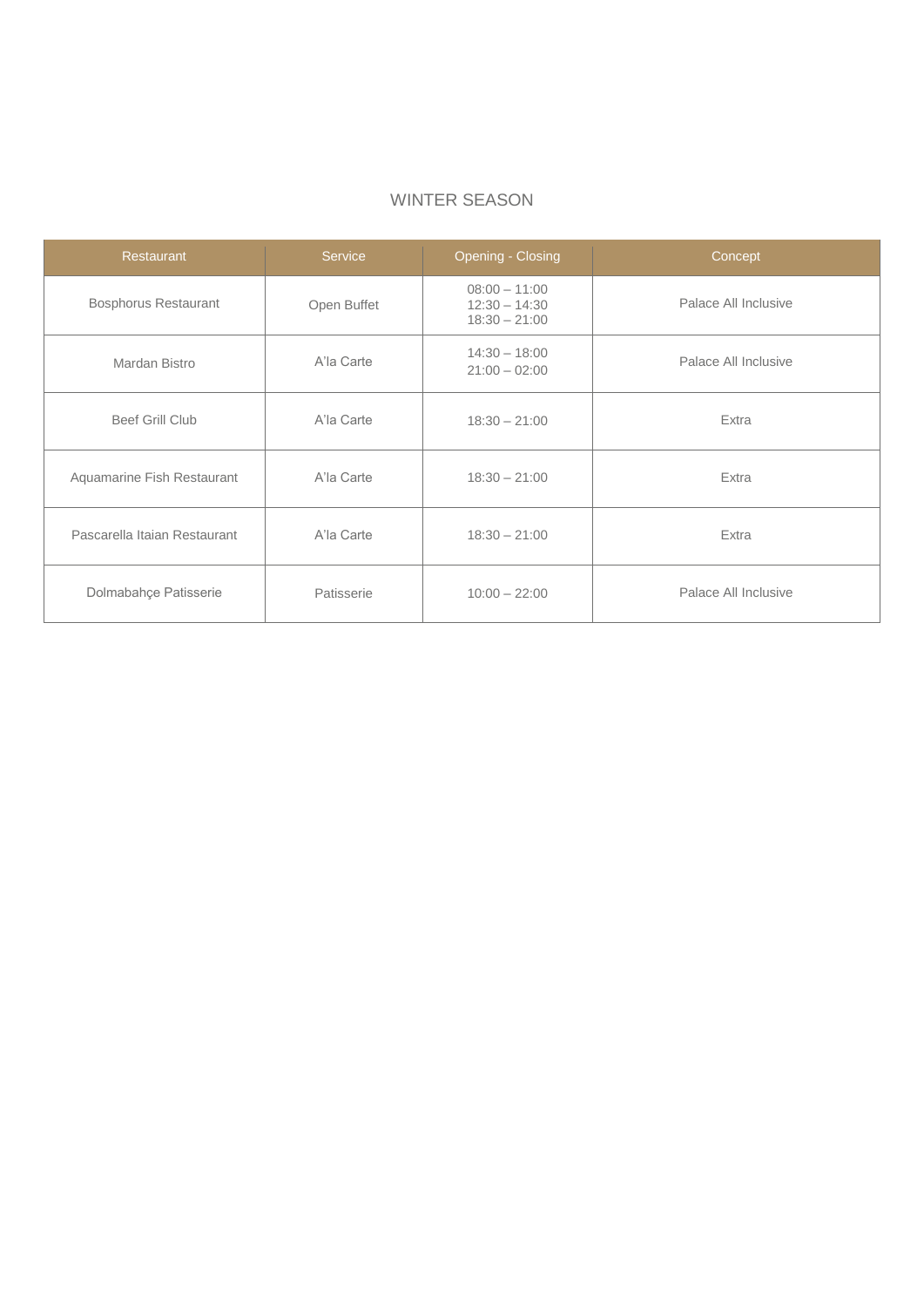## **BARS** SUMMER SEASON

| <b>Bar</b>                | Form   | <b>Opening - Closing</b>           | Concept                       |
|---------------------------|--------|------------------------------------|-------------------------------|
| Pool Bar                  | Bar    | $09:00 - 19:00$                    | Palace All Inclusive          |
| <b>Tower Roof Bar</b>     | Bar    | $20:00 - 24:00$                    | Extra                         |
| Secret Terrace Bar        | Bar    |                                    | Extra / Special Organization  |
| Hürrem Lobby Bar          | Bar    | 24 Hours                           | Palace All Inclusive          |
| Mykonos Beach Club        | Club   | $09:00 - 19:00$<br>$22:30 - 02:00$ | Palace All Inclusive          |
| Schiller Coffee & Bar     | Cafe   | $09:00 - 18:00$                    | Palace All Inclusive          |
| Leonardo Bridge Pool Bars | Bar    | $10:00 - 18:00$                    | Palace All Inclusive          |
| Scorpion Bar              | Bar    | $09:00 - 18:00$                    | Palace All Inclusive          |
| Lake Houses Bar           | Bar    | $10:00 - 18:00$                    | Palace All Inclusive          |
| Vitamin Bar               | Bar    | $09:00 - 20:00$                    | Palace All Inclusive          |
| Spa Vip Bar (Detox Bar)   | Bar    | $09:00 - 20:00$                    | Palace All Inclusive          |
| Indoor Swimming-pool Bar  | Bar    | $09:00 - 20:00$                    | Palace All Inclusive          |
| Lounge Bar                | Bar    | $13:00 - 24:00$                    | Palace All Inclusive          |
| Bebek Garden Cafe & Bar   | Bar    | $16:00 - 24:00$                    | Palace All Inclusive          |
| Nevizade Square Bar       | Bar    | $21:00 - 23:00$                    | Palace All Inclusive          |
| Wine Cellar               | Cellar |                                    | Extra / Special Organizations |

| <b>Bar</b>               | Eorm   | Opening - Closing | Concept                             |
|--------------------------|--------|-------------------|-------------------------------------|
| Hürrem Lobby Bar         | Bar    | 24 Hours          | Palace All Inclusive                |
| Vitamin Bar              | Bar    | $09:00 - 20:00$   | Palace All Inclusive                |
| Indoor Swimming-pool Bar | Bar    | $09:00 - 20:00$   | Palace All Inclusive                |
| Monkey Night Club        | Club   | $23:00 - 02:00$   | Palace All Inclusive                |
| Lounge Bar               | Bar    | $10:00 - 24:00$   | Palace All Inclusive                |
| Bebek Garden Cafe & Bar  | Bar    | $10:00 - 24:00$   | Palace All Inclusive (Hookah extra) |
| Wine Cellar              | Cellar |                   | Extra / Special Organizations       |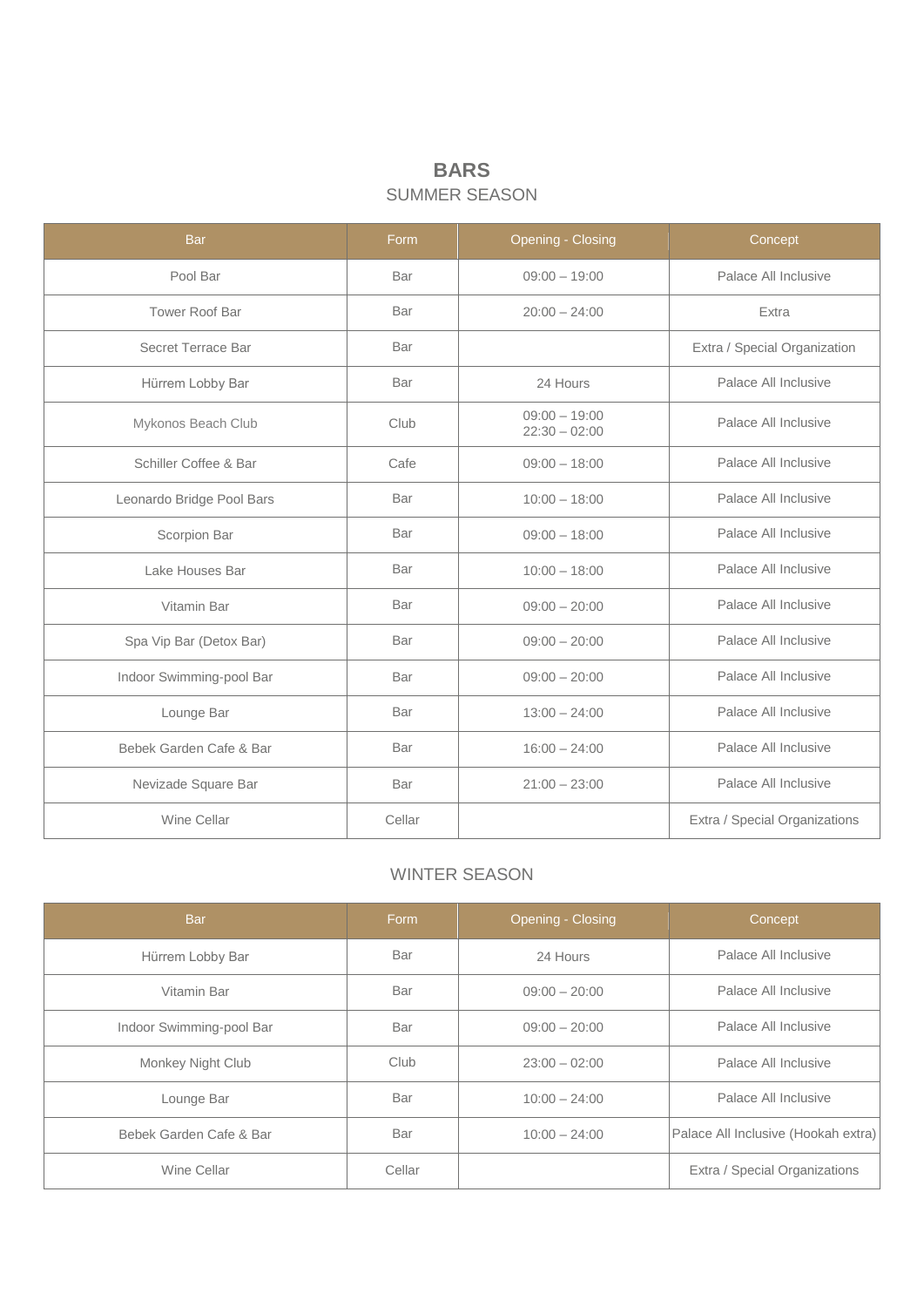## **PALACE ALL INCLUSIVE BEVERAGE CONCEPT** SUMMER SEASON

| <b>Whiskies</b> | Chivas Regal<br>12 YO                     | Jack Daniel's Old<br>No:7    | Johnnie Walker<br>Red Label                          | Glenfiddich                                                    | <b>Ballantines</b>      | Jameson |
|-----------------|-------------------------------------------|------------------------------|------------------------------------------------------|----------------------------------------------------------------|-------------------------|---------|
|                 | Chivas Regal<br>18 YO                     | Gentleman Jack               | Johnnie Walker<br><b>Black Label</b>                 | The Glenlivet                                                  | J&B                     |         |
| <b>Vodkas</b>   | Absolut                                   | Smirnoff                     | Finlandia                                            | Grey Goose                                                     | <b>Belvedere</b>        |         |
| <b>Gins</b>     | <b>Beefeater</b>                          | Tanqueray                    | Gordon's                                             | Hendrick's                                                     | Bombay Sapphire         |         |
| <b>Rums</b>     | Havana Club<br><b>Blanco</b>              | Bacardi                      | Havana Club<br>Gold                                  |                                                                |                         |         |
| <b>Tequilas</b> | Olmeca Blanco                             | Olmeca Gold                  | Mariachi                                             |                                                                |                         |         |
| Cognac          | Cognac VS                                 | Metaxa                       | Cognac VSOP                                          |                                                                |                         |         |
| <b>Starters</b> | Yeni Rakı Yeni Seri<br>Yeni Rakı Tekirdağ | Efe<br>Yeşil Efe<br>Altınbaş | Martini Bianco<br>Martini Rosso<br>Martini Extra Dry | <b>Garrone Bitter</b><br>Tekirdağ Gold<br><b>Fernet Branca</b> | Campari<br>Jagermeister |         |
| <b>Beers</b>    | <b>Efes Pilsen</b>                        | Miller                       | Beck's                                               | Corona                                                         |                         |         |
| <b>Liquors</b>  | Kahlua<br>Sambuca                         | Malibu<br>Tia Maria          | Safari<br>Drambuie                                   | <b>Baileys</b><br>Disaronna                                    | Archer's                |         |

| <b>Whiskies</b> | Chivas Regal<br>12 YO                     | Jack Daniel's Old<br>No:7 Jim Beam | Johnnie Walker<br>Red Label | <b>J&amp;B Rare</b>                                  | Jameson                                              | Glenfiddich,<br>The Glenvilet |
|-----------------|-------------------------------------------|------------------------------------|-----------------------------|------------------------------------------------------|------------------------------------------------------|-------------------------------|
|                 | Johnnie Walker<br><b>Black Label</b>      | <b>Ballantines</b>                 |                             |                                                      |                                                      |                               |
| <b>Vodkas</b>   | Absolut                                   | Smirnoff                           | Finlandia                   |                                                      |                                                      |                               |
| <b>Gins</b>     | <b>Beefeater</b>                          | Gordon's                           | Bombay Sapphire             |                                                      |                                                      |                               |
| <b>Rums</b>     | Bacardi                                   | Cachaça                            | Havana Club                 |                                                      |                                                      |                               |
| <b>Tequilas</b> | Olmeca Blanco                             | Olmeca Gold                        | Mariachi                    |                                                      |                                                      |                               |
| Cognac          | Cognac VS                                 | Metaxa                             | Cognac VSOP                 |                                                      |                                                      |                               |
| <b>Starters</b> | Yeni Rakı Yeni Seri<br>Yeni Rakı Tekirdağ | Efe<br>Yeşil Efe                   | Tekirdağ Gold               | Martini Bianco<br>Martini Rosso<br>Martini Extra Dry | Campari Bitter<br><b>Garrone Bitter</b><br>Aperitivo |                               |
| <b>Beers</b>    | Efes Pilsen                               | Miller                             | Beck's                      |                                                      |                                                      |                               |
| Liquors         | Bailey's                                  | Malibu<br>Safari                   | Kahlua<br><b>Tia Maria</b>  | Sambuca                                              |                                                      |                               |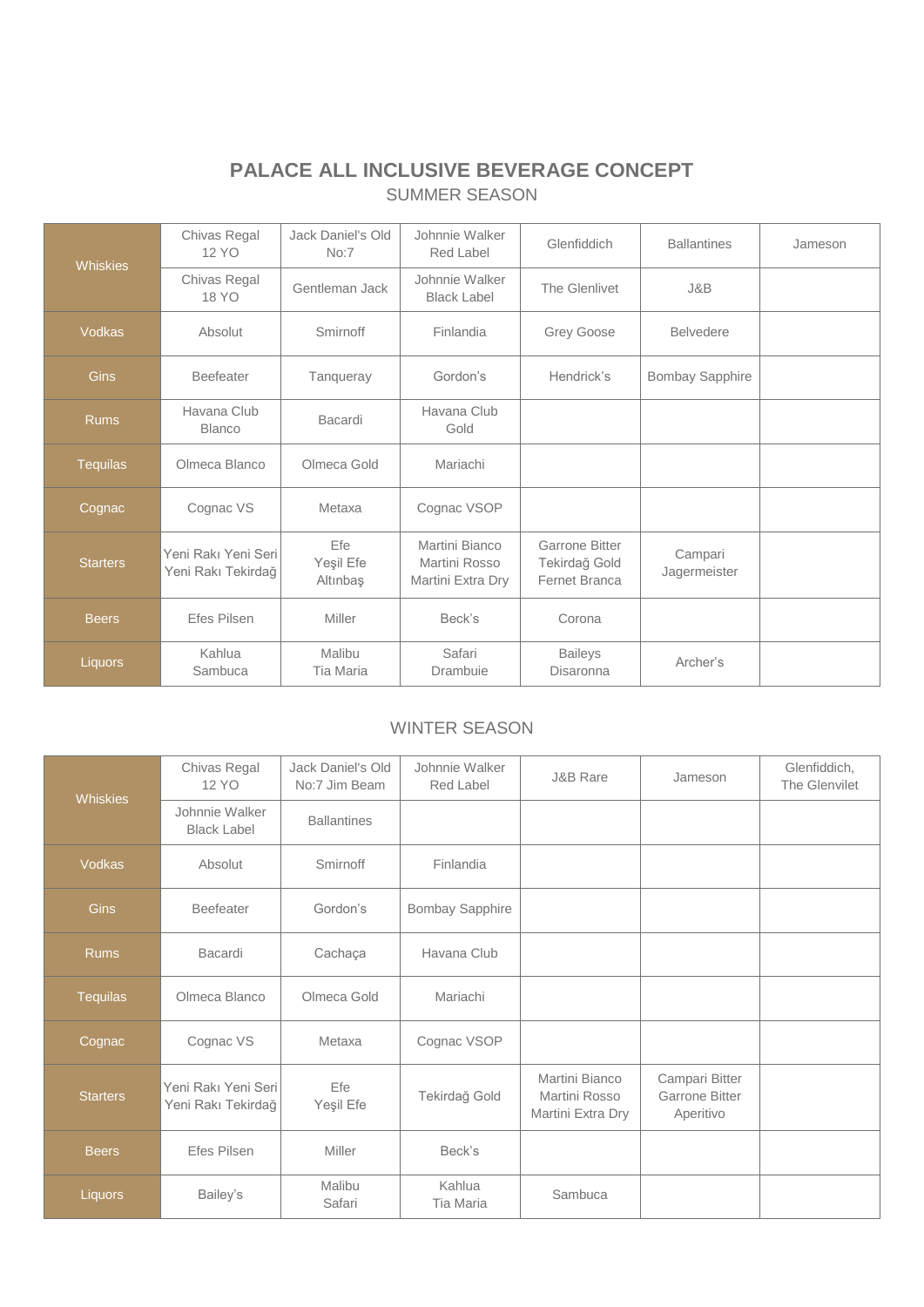# **SWIMMING POOLS**

Indoor and outdoor Swimming-pools at different sizes and technological equipments

## SUMMER SEASON

| <b>Swimming Pool</b>                                            | Length | Width | <b>Depth</b>     | Area $m2$            |
|-----------------------------------------------------------------|--------|-------|------------------|----------------------|
| Main Swimming-pool                                              | 264 m  | 60 m  | 1.4 <sub>m</sub> | $9700 \; \text{m}^2$ |
| Overall Total of 6 Swimming-Pools<br>in the Lake House Section  |        |       | 1.4 <sub>m</sub> | $1200 \text{ m}^2$   |
| Aquapark<br>(6 safe kid slides with different characteristics.) | 37 m   | 32 m  | 25 cm            | $1184 \text{ m}^2$   |

| Swimming Pool                | Width<br>Length |                 | <b>Depth</b>     | Area $m2$         |  |
|------------------------------|-----------------|-----------------|------------------|-------------------|--|
| Heated Indoor Swimming-pool  | 35 m            | 15 <sub>m</sub> | $1.4 \text{ m}$  | $470 \text{ m}^2$ |  |
| Heated Outdoor Swimming-pool | 24 m            | 9 <sub>m</sub>  | 1.4 <sub>m</sub> | $210 \text{ m}^2$ |  |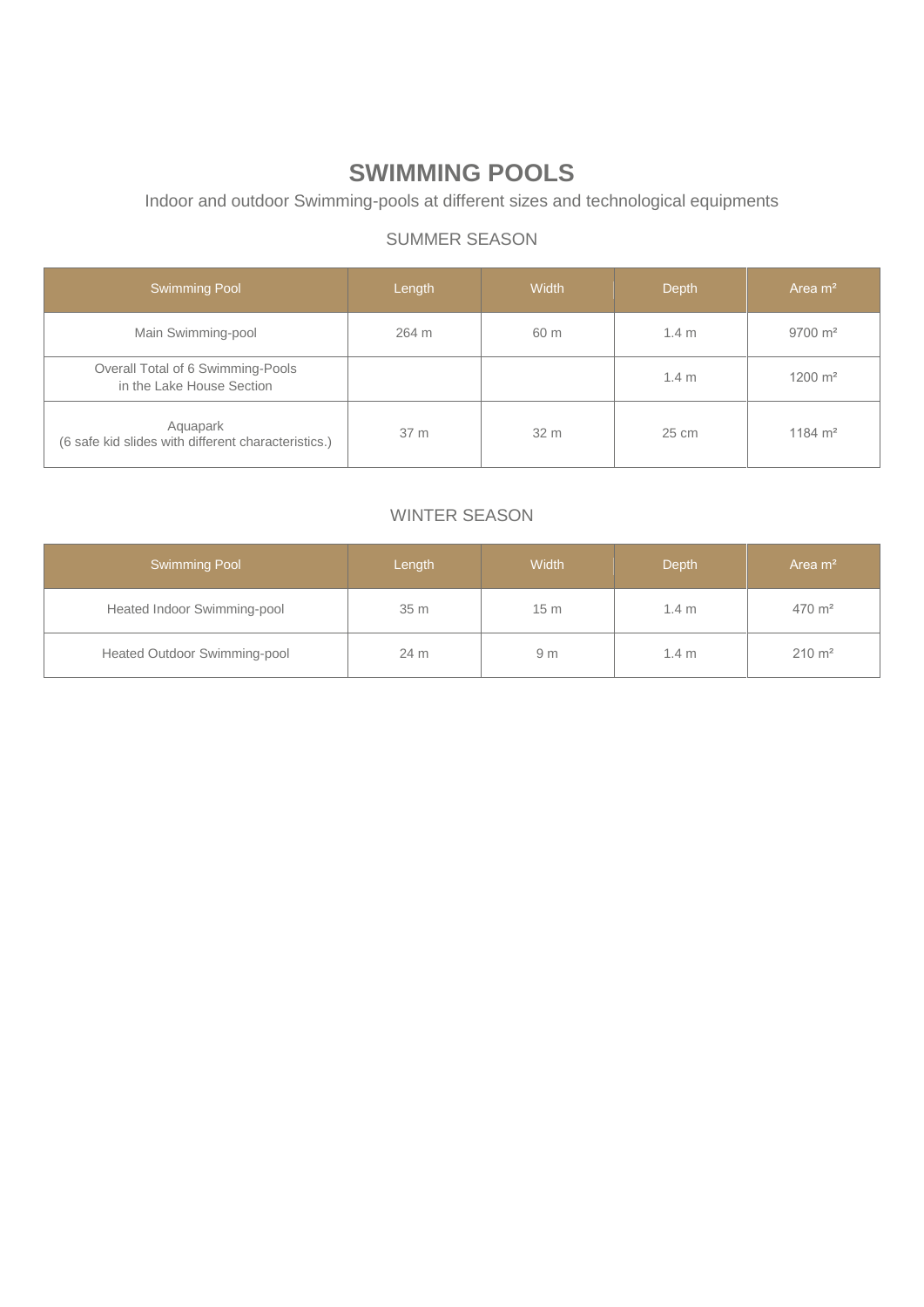# **BEFINE SPA**

Be Fine Spa, designed by globally famous KLASF My Sauna and Spa is situated on 7.500 m2 area. In the center with the characteristics of the latest trends in the sector, there are sauna and steam rooms unmatched in Turkey.

| <b>VIP SPA</b><br>A special section with 800m <sup>2</sup> area.                                                                                                                                                                                                                                                                      | <b>Mardan Suite</b><br>VIP Bar, Swimming-Pool, Jacuzzi, Turkish Bath and Warm Section,<br>Sauna, Steam Room, Foot Showers, Resting Space, Bedroom,<br>Dressing Rooms, Dining Room, Sofa Group with a Fireplace, Care<br>Room |
|---------------------------------------------------------------------------------------------------------------------------------------------------------------------------------------------------------------------------------------------------------------------------------------------------------------------------------------|------------------------------------------------------------------------------------------------------------------------------------------------------------------------------------------------------------------------------|
| <b>Red Suite</b><br>Sauna for 2, Steam Room, Jacuzzi, TV, Resting Bed and Care<br>Space                                                                                                                                                                                                                                               | <b>Blue Suite</b><br>Sauna for 2, Steam Room, Jacuzzi, TV, Care Bed                                                                                                                                                          |
| Private<br>Our special application area. There are 34 care rooms in total<br>including:<br>8 Massage Rooms, 8 Beauty Rooms (LPG Pressotherapy,<br>Vacustyler, Sonostyler, SPM);<br>8 Rooms (Therapy Pool, Balneo Therapy Room, Jet Shower Room,<br>Affusion Shower Room, Skin Care Room with 2 Beds);<br>9 Care Rooms and 1 Solarium. | <b>Wet Areas</b><br>In the common space (Warm Stone Beds, Fireplace Room, Resting<br>Space with Aroma Therapy, 3 Saunas, 1 Steam Room, 1 Bath, 1<br>Salt Room) serve for free.                                               |
| <b>Sauna Section</b><br>Saunas (110°C Russian Sauna, 90°C Finnish Sauna, 65°C Bio<br>Sauna);<br>2 Steam Rooms                                                                                                                                                                                                                         | Foot Shock Shower Area, Resting Space                                                                                                                                                                                        |
| <b>Turkish Bath and Special Care Rooms</b>                                                                                                                                                                                                                                                                                            | Tropic Warm Aroma Scented and Icy Cold Showers                                                                                                                                                                               |
| Hydrotherapy, Affusion Therapy, Jet Shower                                                                                                                                                                                                                                                                                            | Indoor Swimming-Pool and Kiddy Swimming-Pool, Heated Outdoor<br>Swimming Pool                                                                                                                                                |
| Vitamin & Detox Bar                                                                                                                                                                                                                                                                                                                   | Beauty Center and Skin Care Center                                                                                                                                                                                           |

|                 | Warm Stone Beds                                   | Fireplace Room                                                                  | Resting Space with Aroma Therapy |  |
|-----------------|---------------------------------------------------|---------------------------------------------------------------------------------|----------------------------------|--|
| Free<br>Charged | 3 Saunas                                          | 3 Steam Rooms                                                                   | 1 Bath                           |  |
|                 | 1 Salt Room                                       | Foot Shock Shower Space                                                         | <b>Turkish Bath</b>              |  |
|                 | Tropic Warm Aroma Scented and<br>Icy Cold Showers | Indoor Swimming-Pool and Kiddy<br>Swimming-Pool<br>Heated Outdoor Swimming-Pool |                                  |  |
|                 | <b>VIP SPA</b>                                    | <b>SPA Suites</b>                                                               | Massages and Therapies           |  |
|                 | Skin and Body Cares                               | <b>Bath Services</b>                                                            |                                  |  |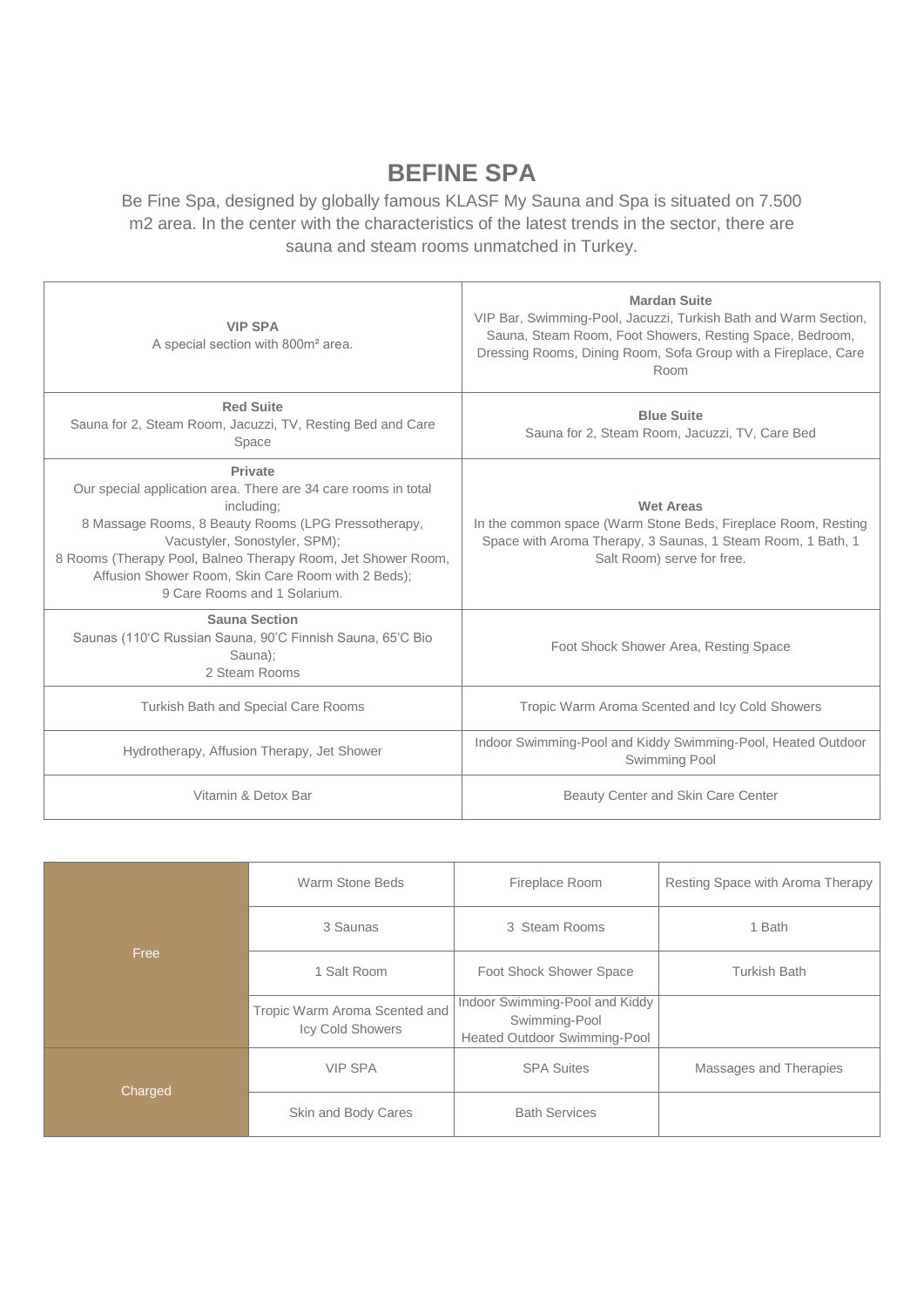# **TINI KIDS CLUB**

Designed for children of all age groups for entertainment and educational purposes as well as for them to have a holiday independent from their families.

| <b>Facilities</b>                                                                                                                                                                                                                                                                                                                                                                                    |
|------------------------------------------------------------------------------------------------------------------------------------------------------------------------------------------------------------------------------------------------------------------------------------------------------------------------------------------------------------------------------------------------------|
| We serve with our trained and professional staff where our guests can participate based on their age groups<br>$(4-6/7-10/11+)$ . We have sections as the playground, hobby room, etc. where our little guests can enjoy<br>with several special activities. (Children in 00 - 03 age group can use the facilities in company with their<br>parents).<br>Summer: 10:00 - 00:00/Winter: 10:00 - 21:00 |
| Kid bathrobe, baby bathtub, mini stool, potty and mini bar milk for children up to 12.                                                                                                                                                                                                                                                                                                               |
| Charged babysitting service (beginning from 36 months)                                                                                                                                                                                                                                                                                                                                               |
| Cartoon TV channel in the rooms                                                                                                                                                                                                                                                                                                                                                                      |
| Kids' menu in A'la carte restaurants                                                                                                                                                                                                                                                                                                                                                                 |
| Stroller and Baby Radio (Security Deposit is Collected)                                                                                                                                                                                                                                                                                                                                              |
| Special-design name tag with information about the children and the room number.                                                                                                                                                                                                                                                                                                                     |
| Activity Room, Mini Disco, Playground, Handicraft Activities, Tournaments, Cooking, Entertainment,<br>PlayStation, Xbox.                                                                                                                                                                                                                                                                             |
| Healthy foods are served.                                                                                                                                                                                                                                                                                                                                                                            |

Cake and fruit service.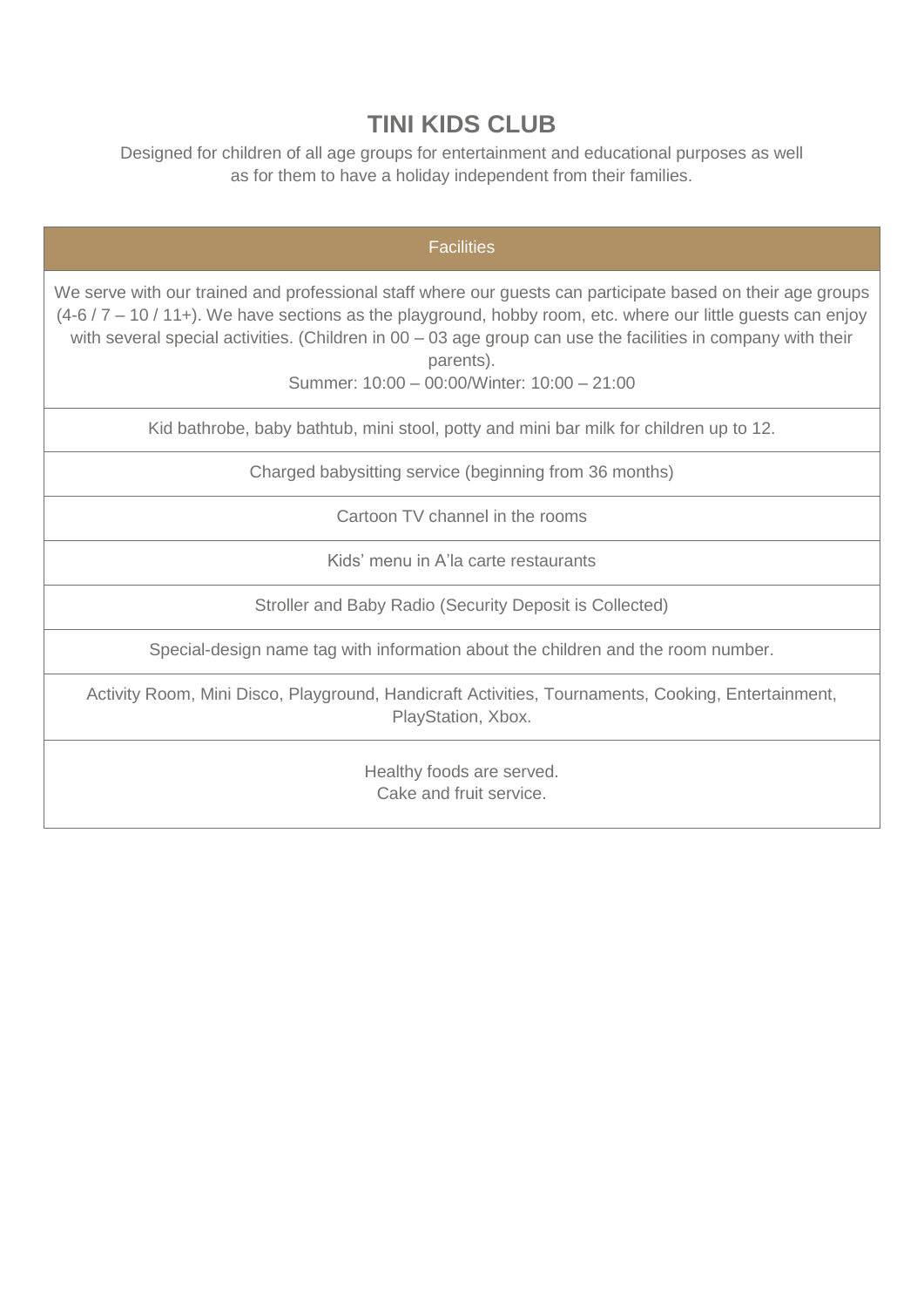# **ENTERTAINMENT & ACTIVITY**

#### **DAYTIME ACTIVITIES**

|  | <b>Summer Season</b> | <b>Sports Activities</b><br>Mat Works, Beach Volley, Boccia,<br>Football, Water Polo, Survivor<br>Team Game (Adult), Dart, Zumba,<br>Kangoo Jumps, Daily<br>Tournaments. | <b>Agua Fitness</b> | <b>Tennis</b><br>2 Hard Tennis Courts |
|--|----------------------|--------------------------------------------------------------------------------------------------------------------------------------------------------------------------|---------------------|---------------------------------------|
|--|----------------------|--------------------------------------------------------------------------------------------------------------------------------------------------------------------------|---------------------|---------------------------------------|

| <b>Sports Activities</b><br>Winter Season<br>Boccia, Dart, Zumba, Daily<br>Agua Gym<br>Tournaments | Tennis<br>2 Hard Tennis Courts |
|----------------------------------------------------------------------------------------------------|--------------------------------|
|----------------------------------------------------------------------------------------------------|--------------------------------|

**Fitness**

In line with the expectations and sports habits of all guests with the international sports activity team,

offering the opportunity to stay fit during the holiday, equipped with Technogym and other famous brands of the world.

The fitness center meets all the needs of professional athletes.

In addition to personal trainings, tailored fitness programs are prepared by professional trainers for interested guests.

Our guests can benefit from the wellness and detox packages jointly planned with the Spa Center.

## **NIGHT ACTIVITIES**

| <b>Nevizade Show Square</b><br>Dance and acrobacy shows<br><b>Summer Season</b><br>performed by international artists<br>(21:45) | Mykonos Beach Entertainment<br>Lounge<br>Live music performances and<br>performances by resident DJs<br>after shows | <b>Concept Parties</b> |
|----------------------------------------------------------------------------------------------------------------------------------|---------------------------------------------------------------------------------------------------------------------|------------------------|
|----------------------------------------------------------------------------------------------------------------------------------|---------------------------------------------------------------------------------------------------------------------|------------------------|

| <b>Monkey Night Club</b><br>DJ Performance |  |  |
|--------------------------------------------|--|--|
|--------------------------------------------|--|--|

#### **WATER SPORTS (CHARGED)**

| <b>Summer Season</b> | Parasailing | Fly Board | Jet Ski           |
|----------------------|-------------|-----------|-------------------|
|                      | Water Ski   | Ringo     | <b>Boat Tours</b> |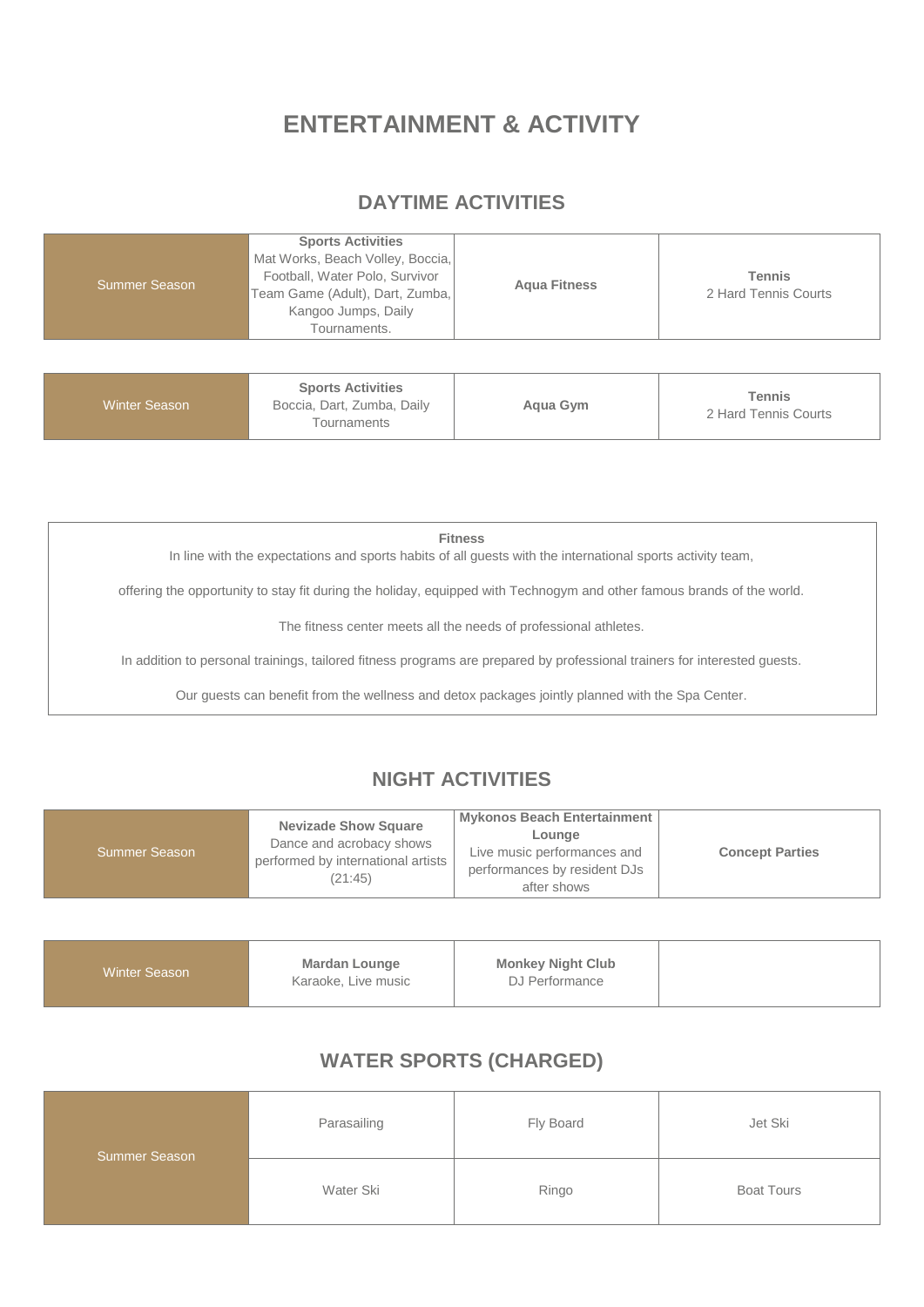# **MEETING HALLS**

Consisting of 5448 square meters 2 ballrooms and 17 halls combining technologies of the modern world, designed for fantastic weddings and dashing social invitations.

Feast staff serving with elegant menus and decoration reflecting court magnificence carry organizations to a different dimension.

1800 square meter pillar-free Dolmabahçe Ballroom, which can be divided into three parts and 1000 square meter pillar-free Beylerbeyi Ballroom, which can be divided into two equal parts have the sufficient capacity to meet functional meeting demands.

17 different meeting halls with different sizes from 35 to 77 m2.

2 pillar-free Ballrooms, 3 Foyers

17 Meeting Halls

1 Movie Theater (18 Special Design Chairs)

| <b>AREA</b>              | <b>WIDTH</b><br>(m) | <b>LENGTH</b><br>(m) | <b>ACREAGE</b><br>(m2) | <b>HEIGHT</b><br>(m) | <b>BANQUET</b><br>(PAX) | <b>THEATER</b><br>(PAX) | <b>CLASS</b><br>(PAX) | <b>U ORDER</b><br>(PAX) | <b>COCKTAIL</b><br><b>PROLONGE</b><br>(PAX) | <b>BLOCK</b><br><b>TABLE</b><br>(PAX) |
|--------------------------|---------------------|----------------------|------------------------|----------------------|-------------------------|-------------------------|-----------------------|-------------------------|---------------------------------------------|---------------------------------------|
| Movie Theater Foyer Site | 9                   | 31                   | 279                    | 2.5                  |                         |                         |                       |                         |                                             |                                       |
| Şehzade                  | 7                   | 11                   | 77                     | 2.3                  | 60                      | 77                      | 59                    | 43                      | 96                                          |                                       |
| AL-Hasakah               | $\overline{7}$      | 11                   | 77                     | 2.3                  | 22                      |                         |                       |                         |                                             | 22                                    |
| Kaftan                   | $\overline{7}$      | 11                   | 77                     | 2.3                  | 22                      |                         |                       |                         |                                             | 22                                    |
| Ferman                   | 7                   | 11                   | 77                     | 2.3                  | 60                      | 77                      | 59                    | 43                      | 96                                          |                                       |
| Ottoman                  |                     | 11                   | 77                     | 2.3                  | 22                      |                         |                       |                         |                                             | 22                                    |

#### **MEETING HALLS AND FOYER SITES**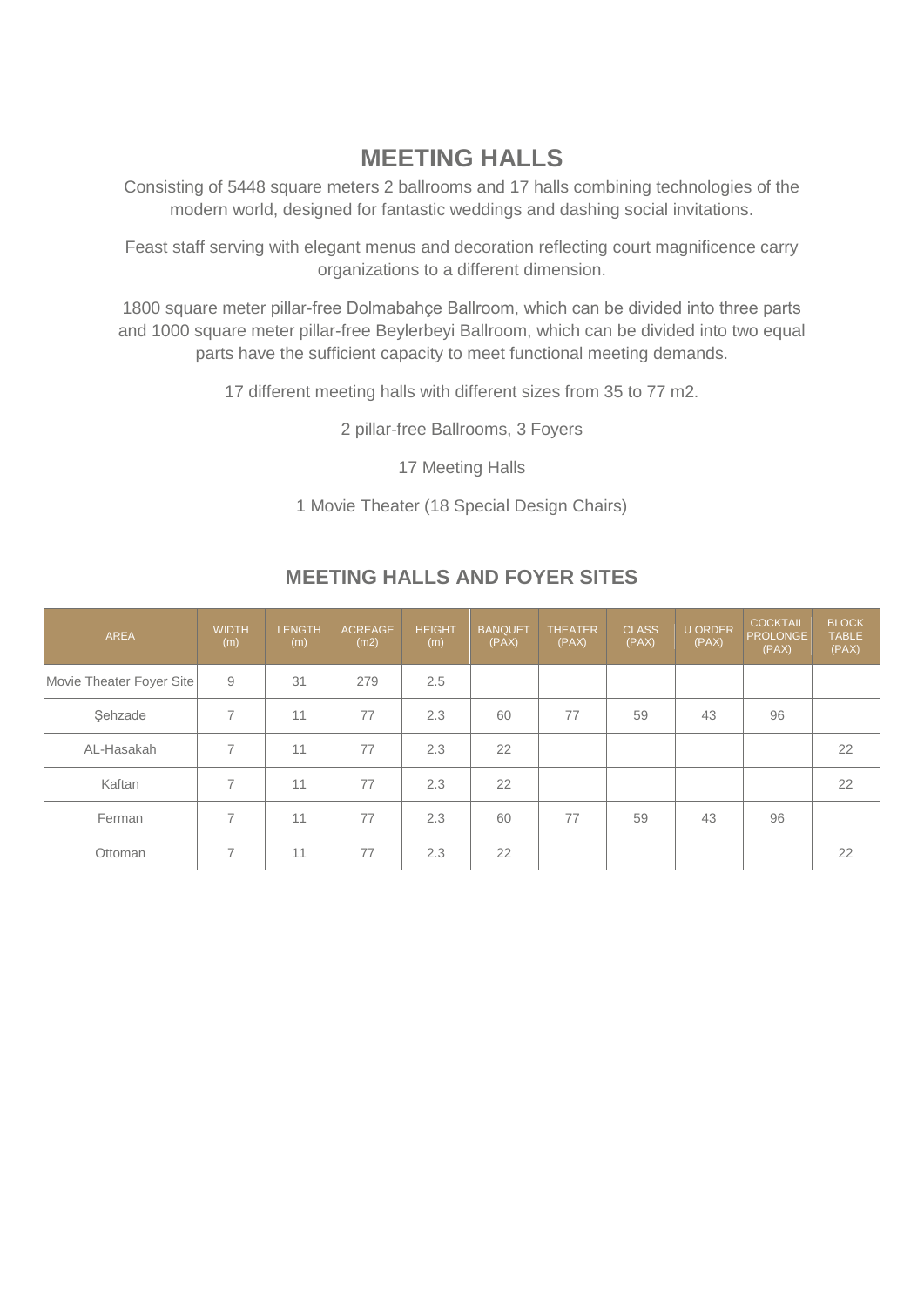# **DOLMABAHÇE BALLROOM & MEETING HALLS & FOYER SITE**

| <b>AREA</b>                    | <b>WIDTH</b><br>(m) | <b>LENGTH</b><br>(m) | <b>ACREAGE</b><br>(m2) | <b>HEIGHT</b><br>(m) | <b>BANQUET</b><br>(PAX) | <b>THEATER</b><br>(PAX) | <b>CLASS</b><br>(PAX) | <b>U ORDER</b><br>(PAX) | <b>COCKTAIL</b><br><b>PROLONGE</b><br>(PAX) | <b>BLOCK</b><br><b>TABLE</b><br>(PAX) |
|--------------------------------|---------------------|----------------------|------------------------|----------------------|-------------------------|-------------------------|-----------------------|-------------------------|---------------------------------------------|---------------------------------------|
| Dolmabahçe Foyer Site          | 16                  | 55                   | 880                    | 2.5                  |                         |                         |                       |                         | 900                                         |                                       |
| Dolmabahçe Ballroom<br>$A-B-C$ | 24                  | 75                   | 1800                   | 5                    | 1200                    | 1800                    | 1280                  | 290                     | 2000                                        |                                       |
| Dolmabahçe Ballroom A          | 24                  | 17                   | 400                    | 5                    | 240                     | 400                     | 280                   | 90                      | 370                                         |                                       |
| Dolmabahçe Ballroom B          | 24                  | 25                   | 600                    | 5                    | 420                     | 600                     | 450                   | 130                     | 620                                         |                                       |
| Dolmabahçe Ballroom C          | 24                  | 32                   | 770                    | 5                    | 480                     | 760                     | 520                   | 160                     | 730                                         |                                       |
| Hanedan                        | $\overline{7}$      | 8                    | 56                     | 2.3                  | 40                      | 56                      | 43                    | 35                      | 60                                          |                                       |
| Sultan                         | $\overline{7}$      | 8                    | 56                     | 2.3                  | 40                      | 56                      | 43                    | 35                      | 60                                          |                                       |
| Divan                          | 5                   | $\overline{7}$       | 35                     | 2.3                  | 40                      | 35                      | 29                    | 23                      | 30                                          |                                       |
| <b>Birun</b>                   | 5                   | $\overline{7}$       | 35                     | 2.3                  | 40                      | 35                      | 29                    | 23                      | 30                                          |                                       |
| Hasoda                         | $\overline{7}$      | 8                    | 56                     | 2.3                  | 40                      | 56                      | 43                    | 35                      | 60                                          |                                       |

# **BEYLERBEYİ BALLROOM & MEETING HALLS & FOYER SITE**

| <b>AREA</b>                     | <b>WIDTH</b><br>(m) | <b>LENGTH</b><br>(m) | <b>ACREAGE</b><br>(m2) | <b>HEIGHT</b><br>(m) | <b>BANQUET</b><br>(PAX) | <b>THEATER</b><br>(PAX) | <b>CLASS</b><br>(PAX) | <b>U ORDER</b><br>(PAX) | <b>COCKTAIL</b><br><b>PROLONGE</b><br>(PAX) | <b>BLOCK</b><br><b>TABLE</b><br>(PAX) |
|---------------------------------|---------------------|----------------------|------------------------|----------------------|-------------------------|-------------------------|-----------------------|-------------------------|---------------------------------------------|---------------------------------------|
| Beylerbeyi Foyer Site           | 13                  | 36                   | 468                    | 3                    |                         |                         |                       |                         | 500                                         |                                       |
| Entrance of Beylerbeyi Ballroom | $\overline{4}$      | 23                   | 92                     | 5.5                  |                         |                         |                       |                         |                                             |                                       |
| Beylerbeyi Ballroom A-B         | 24                  | 42                   | 1000                   | 5                    | 780                     | 1000                    | 840                   | 200                     | 1100                                        |                                       |
| Beylerbeyi Ballroom A           | 24                  | 20                   | 480                    | 5                    | 360                     | 490                     | 400                   | 120                     | 570                                         |                                       |
| Beylerbeyi Ballroom B           | 24                  | 20                   | 480                    | 5                    | 360                     | 490                     | 400                   | 120                     | 570                                         |                                       |
| Haliç                           | $\overline{7}$      | 8                    | 56                     | 2.3                  | 40                      | 56                      | 46                    | 35                      | 60                                          |                                       |
| Turkuaz                         | $\overline{7}$      | 8                    | 56                     | 2.3                  | 40                      | 56                      | 46                    | 35                      | 60                                          |                                       |
| Zefir                           | $\overline{7}$      | 8                    | 56                     | 2.3                  | 40                      | 56                      | 46                    | 35                      | 60                                          |                                       |
| Şimal                           | $\overline{7}$      | 8                    | 56                     | 2.3                  | 40                      | 56                      | 46                    | 35                      | 60                                          |                                       |
| Kadırga                         | $\overline{7}$      | 8                    | 56                     | 2.3                  | 40                      | 56                      | 46                    | 35                      | 60                                          |                                       |
| Kalyon                          | $\overline{7}$      | 8                    | 56                     | 2.3                  | 40                      | 56                      | 46                    | 35                      | 60                                          |                                       |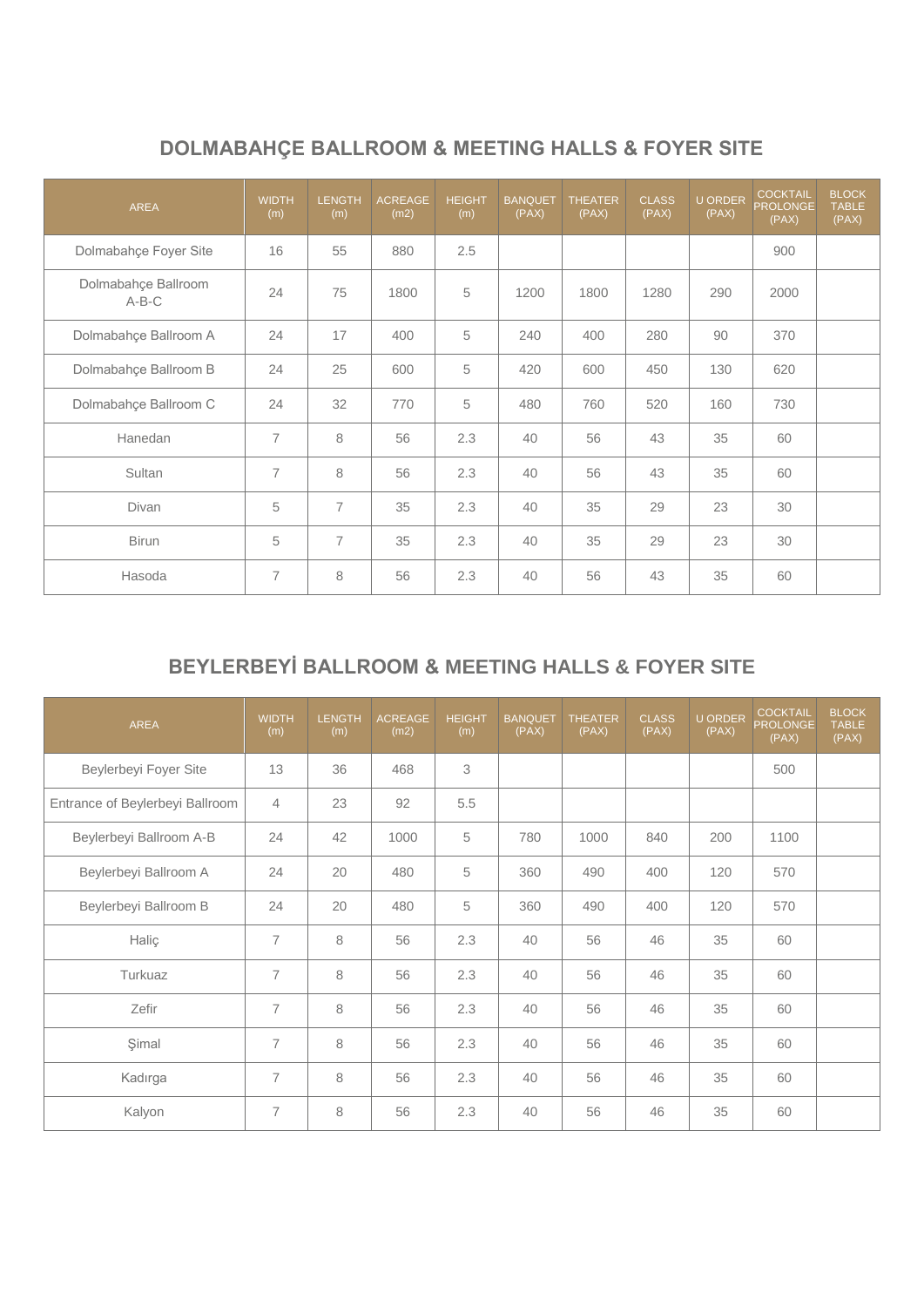## **TITANIC MARDAN PALACE VISUAL**

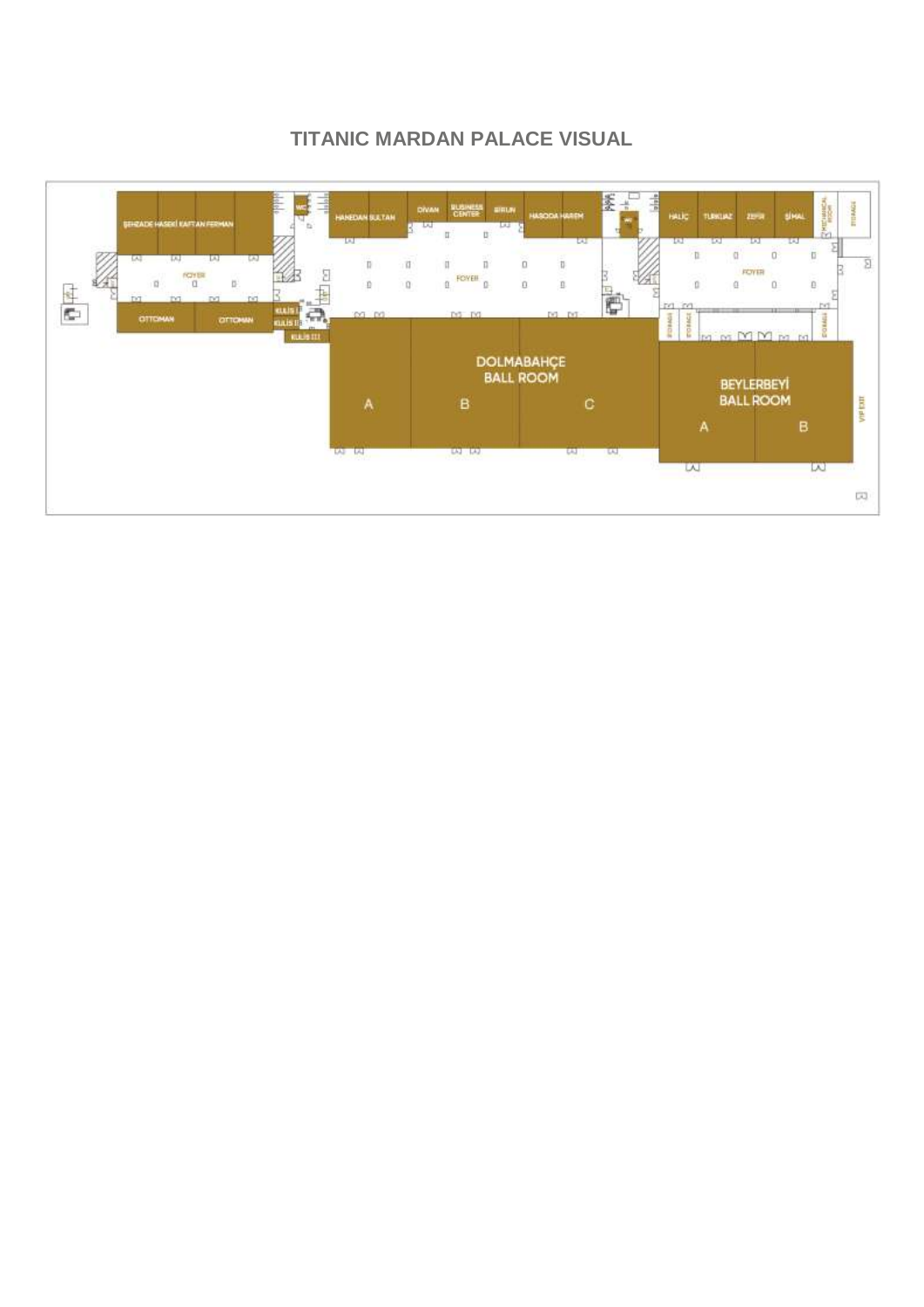# **CULLINAN LINKS GOLF CLUB**

Cullinan Links Golf Club is the only golf course of Turkey which has both a river and the sea coast.

Cullinan Links Golf Club is being renovated to 36 holes by "European Golf Design", the world's leading golf course design company.

Cullinan Links Golf Club offers golf lovers an illuminated Driving Range, the pleasure of playing with a 4-season golf vehicle and lessons from internationally certified golf instructors at the Golf Academy.

| <b>Official Opening</b>        | 11 October 2021                                                                                    |  |  |  |  |
|--------------------------------|----------------------------------------------------------------------------------------------------|--|--|--|--|
| <b>Field Size</b>              | 1.100.000 $m^2$ (110 hectares)                                                                     |  |  |  |  |
| <b>Opening Hours:</b>          | Summer Hours: 07:00 - 19:00<br>Winter Hours: 08:00 - 18:00<br><b>F&amp;B ALL INCLUSIVE CONCEPT</b> |  |  |  |  |
| <b>Ordinary Wind Direction</b> | In the morning from North (Taurus Mountains) and in the afternoon South (Sea Side)                 |  |  |  |  |
| <b>Turf Type</b>               | In the summer: Paspalum. In the winter: Poa and lolium perenne.                                    |  |  |  |  |
| Measurements:                  | Free pass marks are measured beginning from the Green. Green size is about 600 m2.                 |  |  |  |  |
| Field (Tee) Size               | About 250 m <sup>2</sup> (White-Yellow-Red)                                                        |  |  |  |  |
| <b>Bunker</b>                  | Total 119 - Fairway Bunker 42                                                                      |  |  |  |  |
| <b>Green Bunker</b>            | 77                                                                                                 |  |  |  |  |
| Ponds                          | Total 10                                                                                           |  |  |  |  |
| <b>Stream</b>                  | Beşgöz Stream                                                                                      |  |  |  |  |
| <b>Driving Range</b>           | 36.000 m <sup>2</sup> 40 grass fields (105 m), 20 protected fields (105 m)                         |  |  |  |  |
| <b>Putting Green</b>           | Total 5-1 x 1042 m <sup>2</sup> (18 holes), 4 x 500 m <sup>2</sup> (9 holes)                       |  |  |  |  |
| <b>Pitching Green</b>          | Total 2 Chipping Green 735 m <sup>2</sup> and 432 m <sup>2</sup>                                   |  |  |  |  |
| <b>Golf Carts</b>              | Total 64                                                                                           |  |  |  |  |
| <b>Trolley</b>                 | Total 240                                                                                          |  |  |  |  |
| Golf Bags for Rent             | Left and right hand                                                                                |  |  |  |  |
| <b>Gold Lessons</b>            | Lessons are instructed at any level by PGA professionals.                                          |  |  |  |  |
| Maximum Hcp.                   | Man 36 HCP, Woman 44 HCP                                                                           |  |  |  |  |